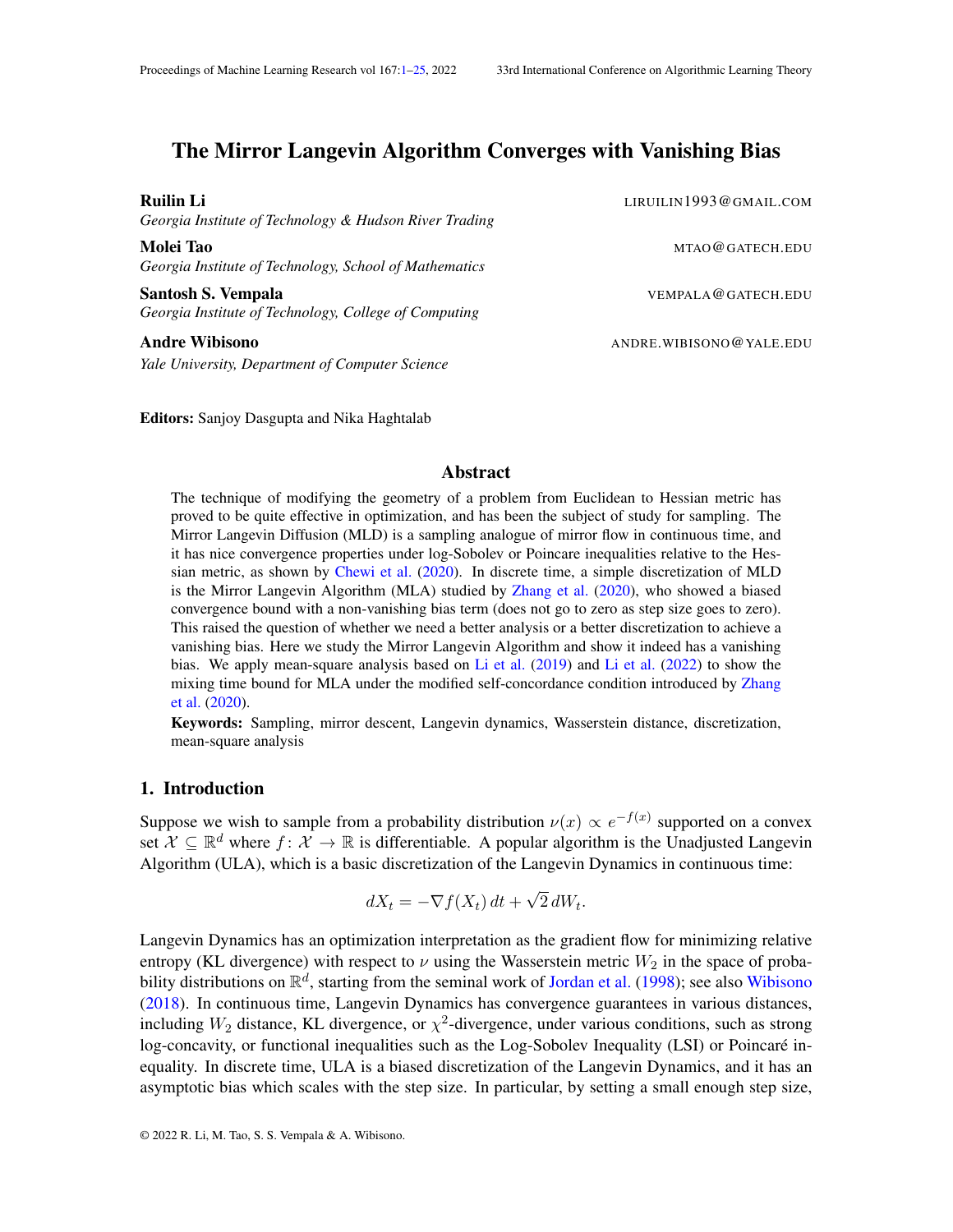we can obtain a mixing time bound of ULA which has inverse polynomial dependence on the error threshold; see for example [Dalalyan](#page-11-4) [\(2017\)](#page-11-4); [Durmus and Moulines](#page-11-5) [\(2017,](#page-11-5) [2019\)](#page-11-6); [Dalalyan and](#page-11-7) [Karagulyan](#page-11-7) [\(2019\)](#page-11-7); [Vempala and Wibisono](#page-12-2) [\(2019\)](#page-12-2); [Li et al.](#page-11-1) [\(2019\)](#page-11-1); [Li et al.](#page-11-2) [\(2022\)](#page-11-2).

In many settings, the problem of interest is non-smooth or constrained (e.g., the  $L_1$  ball or a general polytope), and the basic Langevin algorithm does not apply. In optimization, this is handled effectively (and elegantly) by interior-point methods, which use a convex "barrier" function to define a non-Euclidean metric. The resulting metric is given locally by the Hessian of the barrier function. a non-Euchdean metric. The resulting metric is given locally by the Hessian of the barrier function.<br>This method results is a convergence bound that scales as  $\sqrt{d}$  for linear and convex optimization.

It is natural to wonder whether such a modification of the geometry could be useful for sampling. Early evidence of this is the Dikin walk, which replaces the ball walk (a discrete-time implementation of constrained Brownian motion) by using an ellipsoid at each step, defined by the Hessian of the logarithmic barrier function. This walk was shown to converge in  $\tilde{O}(md)$  steps for uniformly sampling a polytope with m facets in d dimension [\(Kannan and Narayanan,](#page-11-8) [2012\)](#page-11-8). It was recently refined using a weighted barrier function to improve the convergence time to  $\tilde{O}(d^2)$  [\(Laddha et al.,](#page-11-9) [2020\)](#page-11-9).

A related approach that also originated in optimization is *mirror descent*, which uses a mirror map (the gradient of the barrier function) to change the geometry favorably, and in the context of sampling, can be seen as a generalization of the Langevin algorithm by changing the metric. For constrained sampling, the Mirror Langevin Dynamics was introduced by [Zhang et al.](#page-12-0) [\(2020\)](#page-12-0) using a mirror map to constrain the domain; see also [Hsieh et al.](#page-11-10) [\(2018\)](#page-11-10) for a related approach. Mirror Langevin Dynamics is the Langevin dynamics for sampling from  $\nu$  using the Hessian metric generated by the mirror map. In continuous time, Mirror Langevin Dynamics has nice convergence guarantees under an analogous notion of mirror Poincare inequality relative to the Hessian metric, as shown by [Chewi et al.](#page-11-0) [\(2020\)](#page-11-0); see also Appendix [A](#page-12-3) for a review.

In discrete time, the Mirror Langevin Algorithm (MLA) is a simple discretization of MLD proposed by [Zhang et al.](#page-12-0) [\(2020\)](#page-12-0), who showed a biased convergence analysis under relative strong convexity and smoothness, but with a non-vanishing bias (does not go to 0 with step size, but remains a constant). [Ahn and Chewi](#page-10-0) [\(2020\)](#page-10-0) proposed an alternative discretization method which achieves a vanishing bias, but requires an exact simulation of the Brownian motion with changing covariance. [Jiang](#page-11-11) [\(2021\)](#page-11-11) further showed a convergence analysis of MLA under mirror version of isoperimetry, but still with a non-vanishing bias. These results raised the question of whether we need a better analysis of MLA, or a better discretization of MLD to achieve a vanishing bias.

In this paper, we study the Mirror Langevin Algorithm and show that it indeed has a vanishing bias. The tool we will use is the mean-square analysis framework, proposed by [Li et al.](#page-11-1) [\(2019\)](#page-11-1) and then refined by [Li et al.](#page-11-2)  $(2022)$ ; the latter version will be used. It will help establish a biased convergence analysis of MLA under relative smoothness, strong convexity and modified self-concordance; these are a subset of the conditions assumed by [Zhang et al.](#page-12-0) [\(2020\)](#page-12-0). We show that the bias of MLA these are a subset of the conditions assumed by Zhang et al. (2020). We show that the bias of MLA with step size h scales as  $\sqrt{h}$ ; this leads to a  $\tilde{O}(d/\epsilon^2)$  mixing time bound for MLA (see Theorem [1](#page-4-0) and Corollary [2\)](#page-5-0).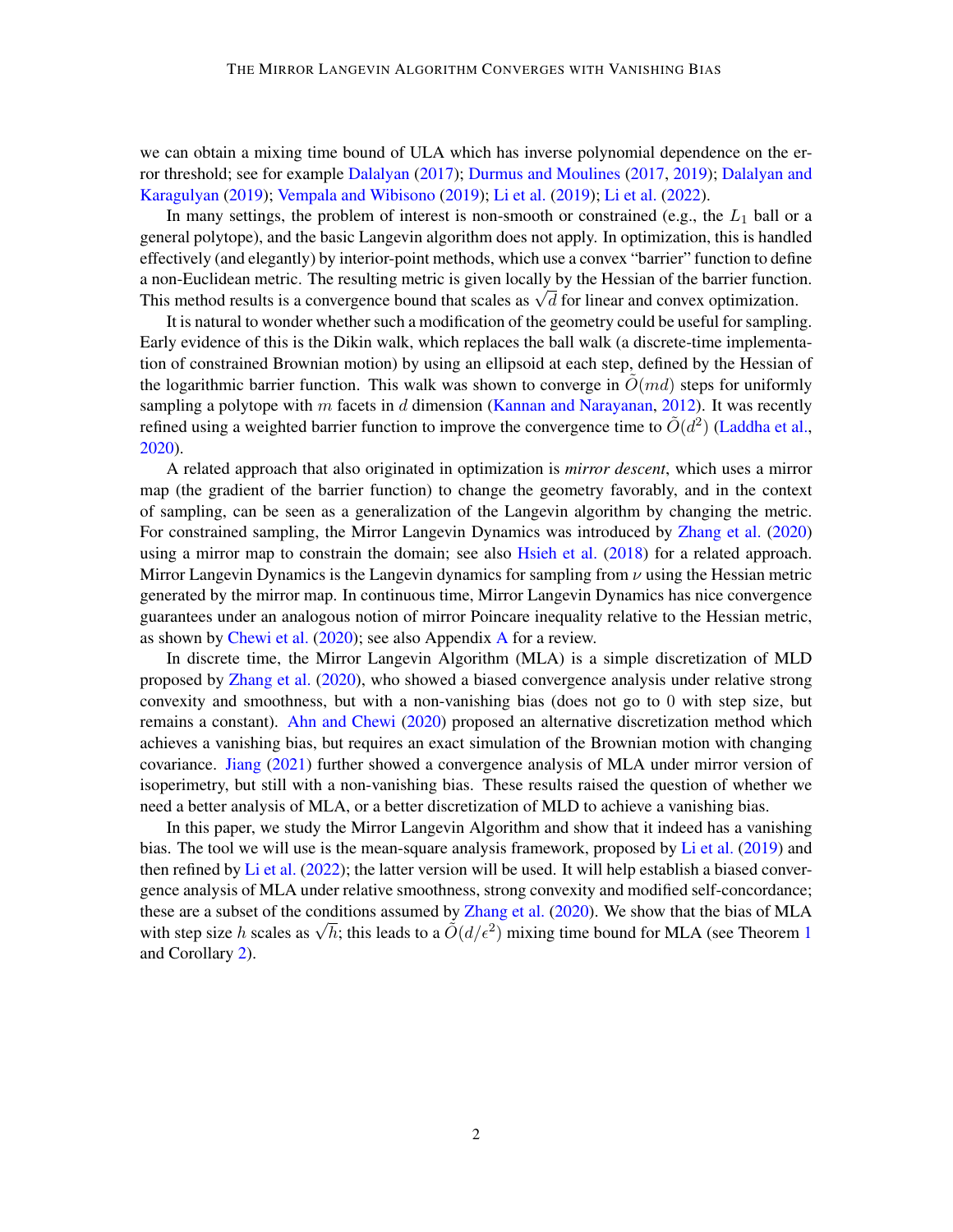## <span id="page-2-1"></span>2. Algorithm and Problem Set-Up

#### 2.1. Problem set-up

Suppose we want to sample from a probability distribution  $\nu$  supported on a convex set  $\mathcal{X} \subseteq \mathbb{R}^d$ . We assume  $\nu$  is absolutely continuous with respect to the Lebesgue measure on  $\mathbb{R}^d$  and has density  $\nu(x) \propto e^{-f(x)}$  for some differentiable  $f: \mathcal{X} \to \mathbb{R}$ .

Let  $\phi: \mathcal{X} \to \mathbb{R}$  be a twice-differentiable strictly convex function which is of *Legendre type* [\(Rock](#page-12-4)[afellar,](#page-12-4) [1970\)](#page-12-4). This implies  $\nabla \phi(\mathcal{X}) = \mathbb{R}^d$ , and in particular the gradient map  $\nabla \phi: \mathcal{X} \to \mathbb{R}^d$  is bijective. We also have  $\nabla^2 \phi(x) \succ 0$  for all  $x \in \mathcal{X}$ . Moreover, we require that  $\|\nabla \phi(x)\| \to \infty$ and  $\nabla^2 \phi(x) \to \infty$  as x approaches the boundary of X. Using the Hessian metric  $\nabla^2 \phi$  on X will prevent the iterates from leaving the domain X. We call  $\nabla \phi \colon X \to \mathbb{R}^d$  the *mirror map* and  $\mathcal{Y} = \nabla \phi(\mathcal{X}) = \mathbb{R}^d$  the *dual space*.

Let  $\phi^*: \mathbb{R}^d \to \mathbb{R}$  be the *dual function* of  $\phi$ , defined by  $\phi^*(y) = \sup_{x \in \mathcal{X}} \langle x, y \rangle - \phi(x)$ . Recall  $\nabla \phi^*(y) = \arg \max_{x \in \mathcal{X}} \langle x, y \rangle - \phi(x)$ , and we have  $\nabla \phi^* = (\nabla \phi)^{-1}$ , so  $\nabla \phi(\nabla \phi^*(y)) = y$  for all  $y \in \mathbb{R}^d$ . Furthermore,  $\nabla^2 \phi(x) = \nabla^2 \phi^* (\nabla \phi(x))^{-1}$  for all  $x \in \mathcal{X}$ .

For a vector  $v \in \mathbb{R}^d$ , let  $||v|| = \sqrt{\langle v, v \rangle}$  be the  $\ell_2$ -norm. For a matrix  $A \in \mathbb{R}^{d \times d}$ , let  $||A||_{\text{HS}} =$  $\sqrt{\text{Tr}(A A^{\top})}$  be the Hilbert-Schmidt norm.

#### 2.2. Mirror Langevin Algorithm

In this paper we study the Mirror Langevin Algorithm:

<span id="page-2-0"></span>
$$
x_{k+1} = \nabla \phi^* \left( \nabla \phi(x_k) - h \nabla f(x_k) + \sqrt{2h} \sqrt{\nabla^2 \phi(x_k)} \, z_k \right) \tag{1}
$$

where  $h > 0$  is step size and  $z_k \sim \mathcal{N}(0, I)$  is an independent Gaussian random variable in  $\mathbb{R}^d$ . Here  $\sqrt{\nabla^2 \phi(x)}$  is a square-root of  $\nabla^2 \phi(x)$ , i.e. any matrix  $C(x) \in \mathbb{R}^{d \times d}$  satisfying  $C(x)C(x)^\top =$  $\nabla^2 \phi(x)$ . This algorithm can be seen as a sampling version of the mirror descent algorithm from optimization, since we can write the update of MLA in the following form which resembles mirror descent:

$$
x_{k+1} = \arg\min_{x \in \mathcal{X}} \left\{ \langle h \nabla f(x_k) - \sqrt{2h} \sqrt{\nabla^2 \phi(x_k)} \, z_k, \, x - x_k \rangle + D_{\phi}(x, x_k) \right\}
$$

where  $D_{\phi}(x, x') = \phi(x) - \phi(x') - \langle \nabla \phi(x'), x - x' \rangle$  is the Bregman divergence of  $\phi$ . In particular, in the *Euclidean case*, i.e. when  $\mathcal{X} = \mathbb{R}^d$  and  $\phi(x) = \frac{1}{2} ||x||^2$ , MLA recovers the usual Unadjusted Langevin Algorithm (ULA).

MLA can be seen as a coordinate-transformed Euler-Maruyama discretization of the Mirror Langevin Dynamics in continuous time, given by

$$
\begin{cases} Y_t &= \nabla \phi(X_t) \\ dY_t &= -\nabla f(X_t)dt + \sqrt{2}\sqrt{\nabla^2 \phi(X_t)}dW_t \end{cases}.
$$

See Section [2.3](#page-3-0) for a reformulation purely in the dual space, and [A](#page-12-3)ppendix A for more details on the continuous-time dynamics. [Zhang et al.](#page-12-0) [\(2020\)](#page-12-0) studied MLA as a simple discretization of the Mirror Langevin Dynamics, and showed that under certain assumptions, the iterates of MLA converge to a Wasserstein ball around the target with some radius which depends on the modified self-concordance parameter of  $\phi$  (see Section [3.1](#page-5-1) for more detail). In the Euclidean case (when  $\phi$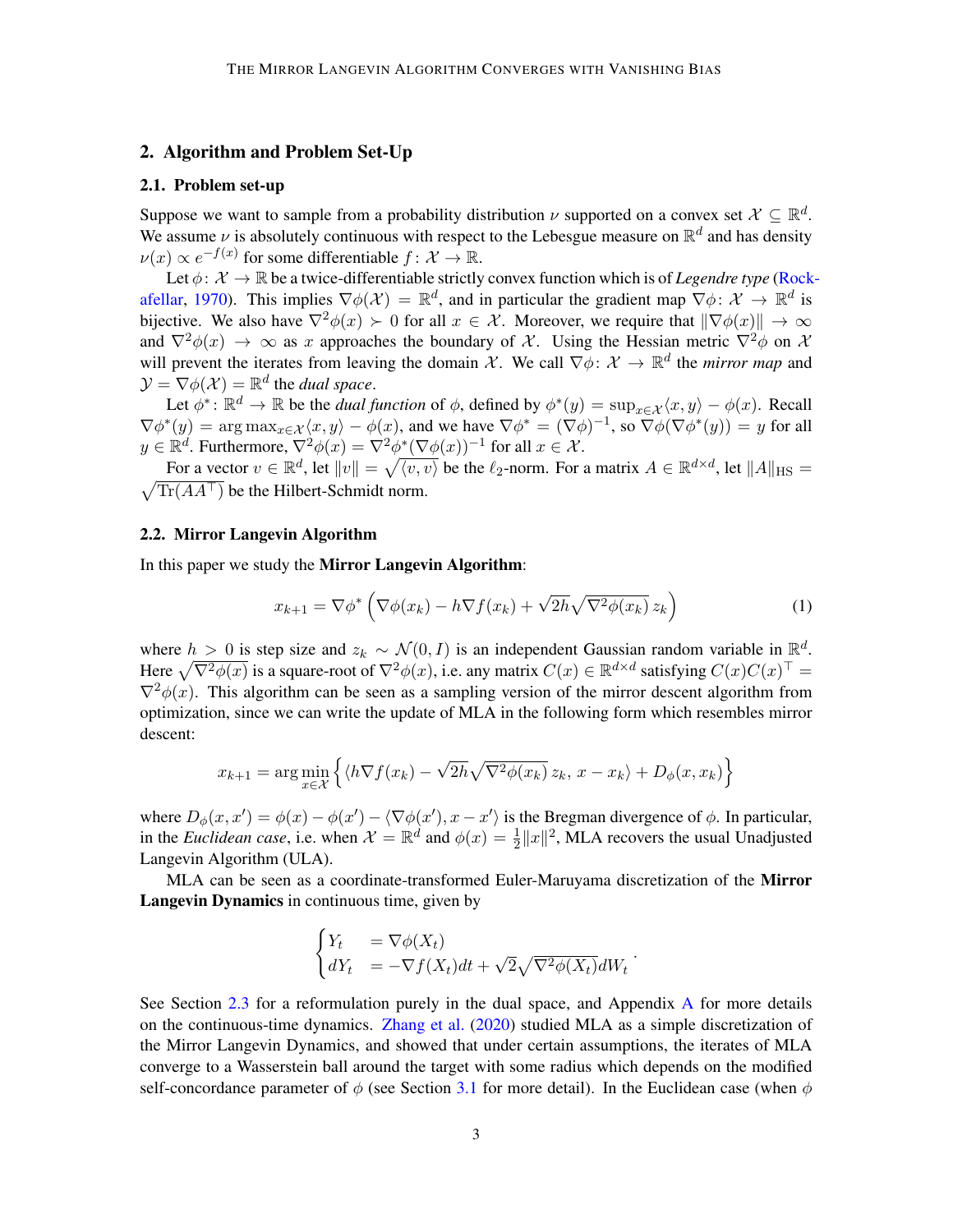is quadratic) this radius is 0, so MLA converges to  $\nu$  with sufficiently small step size, recovering the typical bound for ULA. However, for general  $\phi$ , the radius is positive. Therefore, the result of [Zhang et al.](#page-12-0) [\(2020\)](#page-12-0) only guarantees MLA enters a ball around the target, but it may not converge to the target even when the step size goes to 0. They further conjectured the bias is unavoidable. This raises an interesting question of whether the non-vanishing bias of MLA is indeed unavoidable because we are discretizing a diffusion process with changing covariance, or whether there is a better analysis of MLA with vanishing bias. Here we show that indeed MLA has a vanishing bias, by applying the mean-square analysis framework of [Li et al.](#page-11-1) [\(2019\)](#page-11-1) and [Li et al.](#page-11-2) [\(2022\)](#page-11-2).

## <span id="page-3-0"></span>2.3. Mirror Langevin Algorithm in the Dual Space

Let us work in the dual space  $\mathcal{Y} = \nabla \phi(\mathcal{X}) = \mathbb{R}^d$  via the mirror map  $\nabla \phi: \mathcal{X} \to \mathbb{R}^d$ . Given  $x \in \mathcal{X}$ , we define the *dual variable*

$$
y = \nabla \phi(x) \in \mathbb{R}^d
$$

and its inverse is given by  $x = \nabla \phi^*(y)$ . The target distribution  $\tilde{\nu}$  on the dual space is the pushforward of the original target  $\nu \propto e^{-f}$  under the mirror map:  $\tilde{\nu} = (\nabla \phi)_{\#} \nu$ . If we write the density as  $\tilde{\nu}(y) \propto e^{-\tilde{f}(y)}$ , then we have  $\tilde{f}(y) = f(\nabla \phi^*(y)) - \log \det \nabla^2 \phi^*(y)$ . Moreover, the Hessian metric  $\nabla^2 \phi(x)$  on X corresponds to the Hessian metric  $\nabla^2 \phi^*(y)$  on  $\mathbb{R}^d$  generated by the dual function  $\phi^*$ ; that is,  $\nabla^2 \phi^*$  on  $\mathbb{R}^d$  is the pullback metric of  $\nabla^2 \phi$  on X under the inverse mirror map  $\nabla \phi^* \colon \mathbb{R}^d \to \mathcal{X}$ . Therefore, the metric space  $(\mathcal{X}, \nabla^2 \phi)$  is isometric to  $(\mathbb{R}^d, \nabla^2 \phi^*)$ .

If  $x_k \in \mathcal{X}$  follows the Mirror Langevin Algorithm [\(1\)](#page-2-0), then  $y_k = \nabla \phi(x_k) \in \mathbb{R}^d$  follows the Mirror Langevin Algorithm in the dual space:

$$
y_{k+1} = y_k - h \nabla f(\nabla \phi^*(y_k)) + \sqrt{2h} \sqrt{\nabla^2 \phi^*(y_k)^{-1}} z_k.
$$
 (2)

MLA in the dual space [\(2\)](#page-3-1) can be seen as a discretization of the mirror Langevin dynamics to sample from  $\tilde{\nu} \propto e^{-\tilde{f}}$  with the Hessian metric  $\nabla^2 \phi^*$  on  $\mathbb{R}^d$ .

Let us define  $g \colon \mathbb{R}^d \to \mathbb{R}^d$  and  $A \colon \mathbb{R}^d \to \mathbb{R}^{d \times d}$  by

<span id="page-3-3"></span><span id="page-3-2"></span><span id="page-3-1"></span>
$$
g(y) = \nabla f(\nabla \phi^*(y))
$$
\n(3)

$$
A(y) = \sqrt{\nabla^2 \phi^*(y)^{-1}}.
$$
\n
$$
(4)
$$

Note here  $A(y)$  is *any* square-root of  $\nabla^2 \phi^*(y)^{-1}$ . Then we can write MLA in the dual space as

$$
y_{k+1} = y_k - h g(y_k) + \sqrt{2h} A(y_k) z_k.
$$
 (5)

As  $h \to 0$ , MLA converges to the **Mirror Langevin Dynamics**, which is a continuous-time stochastic process  $Y_t \in \mathbb{R}^d$  following the stochastic differential equation:

$$
dY_t = -g(Y_t)dt + \sqrt{2}A(Y_t)dW_t
$$

where  $W_t$  is the standard Brownian motion in  $\mathbb{R}^d$ ; see Section [4.2.1](#page-8-0) for more properties.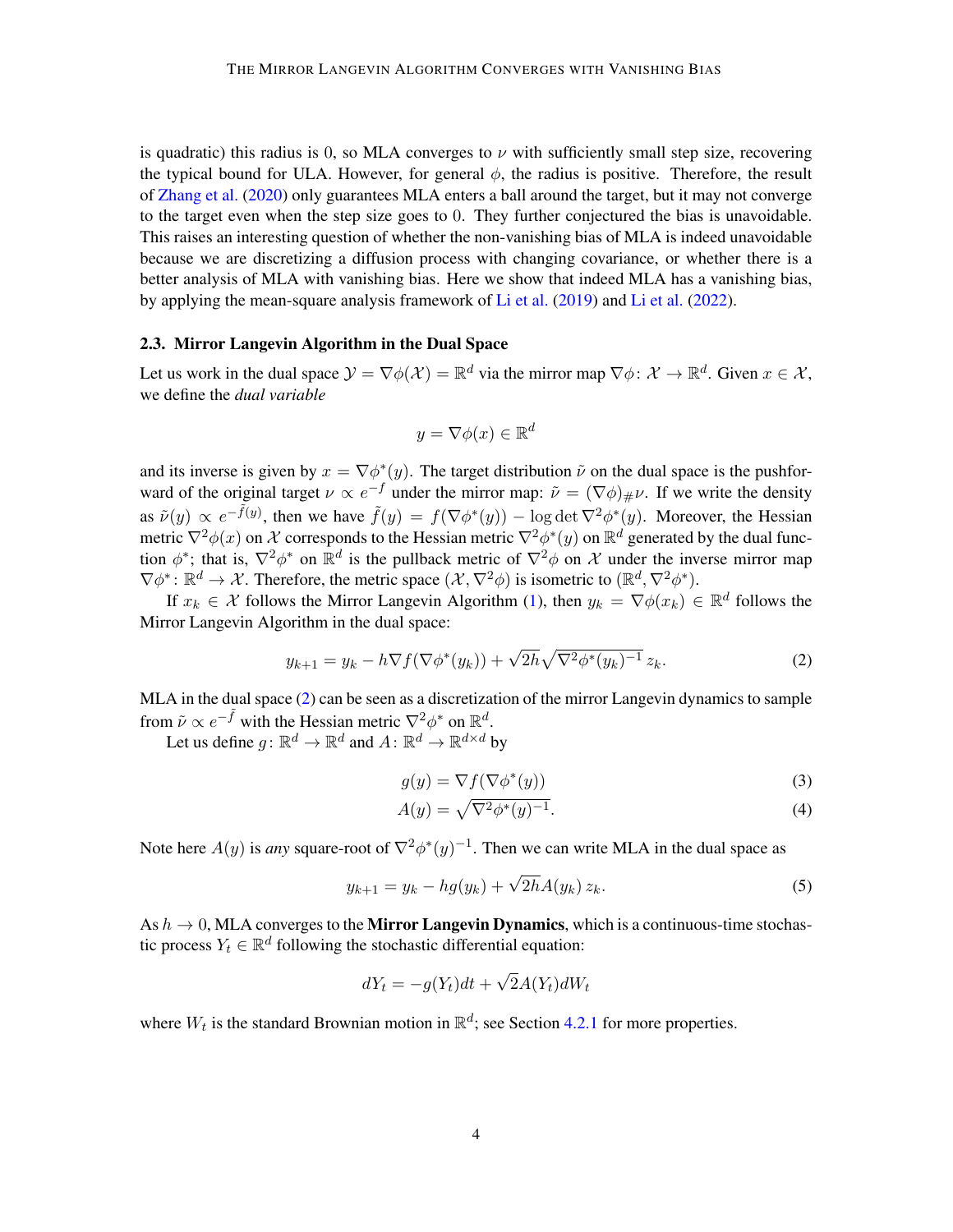#### 2.4. Wasserstein distance in dual space

Along MLA in the dual space [\(2\)](#page-3-1), let  $\tilde{\rho}_k$  denote the distribution of the random variable  $y_k \in \mathbb{R}^d$ . We will show a convergence analysis of MLA in the dual space in terms of the Euclidean Wasserstein distance  $W_2$  between  $\tilde{\rho}_k$  and  $\tilde{\nu}$  on  $\mathbb{R}^d$ :

$$
W_2(\tilde{\rho}, \tilde{\nu})^2 = \inf_{y \sim \tilde{\rho}, y^* \sim \tilde{\nu}} \mathbb{E}[\|y - y^*\|^2].
$$

Note that this distance does not use the Hessian metric  $\nabla^2 \phi^*$  on  $\mathbb{R}^d$ . In the original space X, this gives a modified  $W_2$  distance under the mirror map:

$$
W_{2,\phi}(\rho,\nu)^2 = \inf_{x \sim \rho, x' \sim \nu} \mathbb{E}[\|\nabla \phi(x) - \nabla \phi(x')\|^2].
$$

That is, if  $\tilde{\rho} = (\nabla \phi)_{\#} \rho$  and  $\tilde{\nu} = (\nabla \phi)_{\#} \nu$ , then  $W_{2,\phi}(\rho,\nu) = W_2(\tilde{\rho},\tilde{\nu})$ . This is the same modified Wasserstein distance that is used in [Zhang et al.](#page-12-0) [\(2020\)](#page-12-0). This corresponds to using the *squared* Hessian metric  $(\nabla^2 \phi(x))^2$  on X, which is isometric to the Euclidean metric I on  $\mathbb{R}^d$  (rather than the Hessian metric  $\nabla^2 \phi(x)$  on X, which is isometric to the Hessian metric  $\nabla^2 \phi^*(y)$  on  $\mathbb{R}^d$ , and which is used in the continuous-time analysis in [Chewi et al.](#page-11-0) [\(2020\)](#page-11-0)).

## 3. Main Result: Mixing Time Bound for MLA

We present our main result on the mixing time bound of MLA. We need the following assumptions.

(A1)  $\phi$  satisfies the **modified self-concordance** property with parameter  $\alpha > 0$ , which means:

$$
\|\sqrt{\nabla^2\phi(x')} - \sqrt{\nabla^2\phi(x)}\|_{\text{HS}} \le \sqrt{\alpha}\|\nabla\phi(x') - \nabla\phi(x)\|_2 \quad \forall x', x \in \mathcal{X}.
$$

Equivalently,  $A(y) = \sqrt{\nabla^2 \phi^*(y)^{-1}}$  is  $\sqrt{\alpha}$ -Lipschitz in the Hilbert-Schmidt norm:

$$
||A(y') - A(y)||_{\text{HS}} \le \sqrt{\alpha} ||y' - y||_2 \quad \forall y', y \in \mathbb{R}^d.
$$

(A2) f is M-smooth with respect to  $\phi$  for some  $0 < M < \infty$ , which means:

$$
\|\nabla f(x') - \nabla f(x)\|_2 \le M \|\nabla \phi(x') - \nabla \phi(x)\|_2 \quad \forall x', x \in \mathcal{X}.
$$

Equivalently,  $g(y) = \nabla f(\nabla \phi^*(y))$  is M-Lipschitz:

$$
||g(y') - g(y)||_2 \le M||y' - y||_2 \quad \forall y', y \in \mathcal{Y}.
$$

(A3) f is m-strongly convex with respect to  $\phi$  for some  $0 < m \le M$ , which means:

$$
\langle \nabla f(x') - \nabla f(x), \nabla \phi(x') - \nabla \phi(x) \rangle \ge m \|\nabla \phi(x') - \nabla \phi(x)\|_2^2 \quad \forall x', x \in \mathcal{X}.
$$

Equivalently,  $g(y) = \nabla f(\nabla \phi^*(y))$  is m-monotone:

$$
\langle g(y') - g(y), y' - y \rangle \ge m \|y' - y\|_2^2 \quad \forall y', y \in \mathbb{R}^d.
$$

<span id="page-4-0"></span>These are a subset of the assumptions in [Zhang et al.](#page-12-0) [\(2020\)](#page-12-0). In particular, we do not assume a bound on the commutator of  $\nabla^2 f$  and  $\nabla^2 \phi$ . Our main result is the following.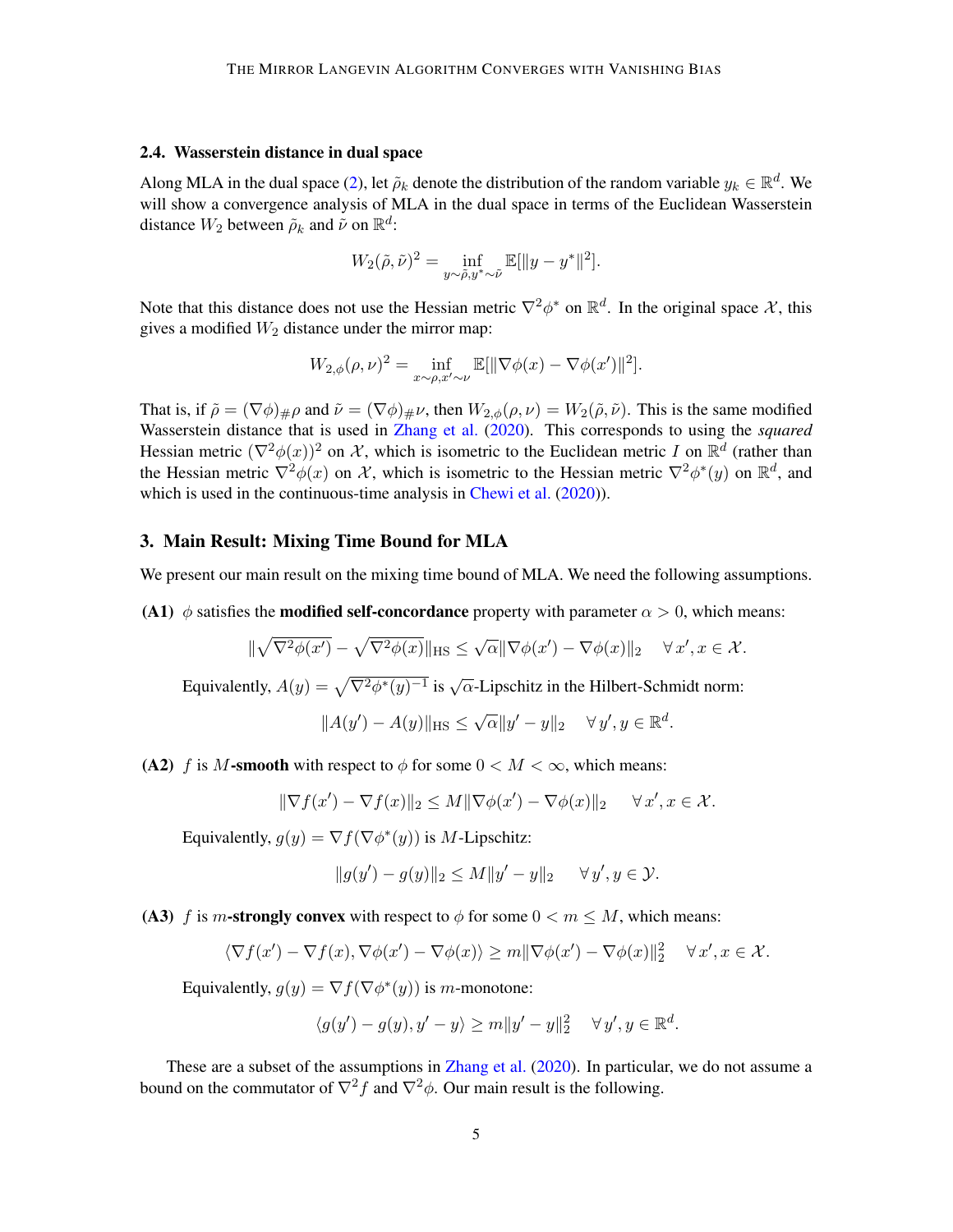**Theorem 1** Assume (A1), (A2), (A3), and assume  $\alpha < m$ . There is a maximum step size  $h_{\text{max}} =$  $\mathcal{O}\left(\frac{(m-\alpha)^2}{M^2(1+4\alpha)}\right)$ **Solution** Assume (A1), (A2), (A3), and assume  $\alpha <$ <br> $\frac{(m-\alpha)^2}{M^2(1+4\alpha)^2}$  and constant  $C_{\text{MLA}} = \mathcal{O}\left(\frac{M(1+4\alpha)\sqrt{d}}{m-\alpha}\right)$  $\frac{(1+4\alpha)\sqrt{d}}{m-\alpha}$ ), such that if we run MLA [\(1\)](#page-2-0) with  $0<\infty$  $h \leq h_{\text{max}}$  *from any*  $x_0 \sim \rho_0$ , then the iterates  $x_k \sim \rho_k$  satisfy:

$$
W_{2,\phi}(\rho_k,\nu) \leq e^{-(m-\alpha)hk} W_{2,\phi}(\rho_0,\nu) + C_{\text{MLA}} \sqrt{h}.
$$

*Equivalently, if we run MLA in the dual space* [\(2\)](#page-3-1) *with*  $0 < h \le h_1$  *from any*  $y_0 \sim \tilde{\rho}_0$ *, then the iterates*  $y_k \sim \tilde{\rho}_k$  *satisfy:* 

$$
W_2(\tilde{\rho}_k, \tilde{\nu}) \le e^{-(m-\alpha)hk} W_2(\tilde{\rho}_0, \tilde{\nu}) + C_{\text{MLA}} \sqrt{h}.
$$

See Section [4.3](#page-9-0) for the proof of Theorem [1](#page-4-0) and explicit forms of the constant  $C_{\text{MLA}}$  and maximum step size  $h_{\text{max}}$ . This result shows MLA has a bias that is vanishing with step size, and thus we can reach an arbitrary accuracy by using a small enough step size. In particular, this improves on the analysis in [Zhang et al.](#page-12-0) [\(2020\)](#page-12-0), which has a non-vanishing bias and under stronger assumptions. By choosing a small step size, we obtain the following mixing time bound for MLA.

<span id="page-5-0"></span>**Corollary 2** For any (small) error threshold  $\epsilon > 0$ , to reach  $W_2(\tilde{\rho}_k, \tilde{\nu}) \leq \epsilon$ , it suffices to run MLA *in the dual space* [\(2\)](#page-3-1) with step size  $h = \frac{\epsilon^2}{4C^2}$  $\frac{\epsilon^2}{4C_{\text{MLA}}^2}$  for  $k = \tau_{W_2}(\epsilon)$  *iterations where* 

$$
\tau_{W_2}(\epsilon) \leq \frac{1}{(m-\alpha)h} \log \frac{2W_2(\tilde{\rho}_0, \tilde{\nu})}{\epsilon} = \tilde{O}\left(\frac{C_{\text{MLA}}^2}{(m-\alpha)\epsilon^2}\right) = \tilde{O}\left(\frac{M^2(1+4\alpha)^2d}{(m-\alpha)^3\epsilon^2}\right).
$$

#### <span id="page-5-1"></span>3.1. Discussion of result

Theorem [1](#page-4-0) shows that MLA has a biased convergence guarantee where the bias scales as  $O($ √  $dh)$ where d is dimension and h is step size (assuming  $m, M, \alpha$  are independent of d for now). This leads to a mixing time bound of  $\tilde{O}(d/\epsilon^2)$  for MLA.

Let us compare MLA with ULA (i.e., MLA in the Euclidean case with  $\phi(x) = \frac{1}{2} ||x||^2$ ). Recall for ULA, the mean-square analysis by [Li et al.](#page-11-2)  $(2022)$  yields a biased convergence guarantee where the bias scales as  $O(\sqrt{dh})$  under an additional 3rd-order regularity condition on f. This leads to a mixing time bound of  $\tilde{O}(\sqrt{d}/\epsilon)$  for ULA. We see the bias of MLA has a worse dependence on  $h$  than the bias of ULA. This is because the continuous-time Mirror Langevin Dynamics  $(7)$ of MLA has a changing covariance, while the usual continuous-time Langevin Dynamics of ULA has a constant covariance; therefore, MLA incurs an additional stochastic error from the Brownian motion part, which is not incurred by ULA. Formally, this is reflected in the orders of error of the two algorithms: We show below that MLA has local weak and strong errors of orders  $p_1 = \frac{3}{2}$  $\frac{3}{2}$  at least and  $p_2 = 1$  (note the local weak order of MLA is actually  $p_1 = 2$ , because it is the Euler-Maruyama discretization of an SDE; the multiplicative noise causes the strong error to lose half an order, but not the weak error (see e.g., [\(Milstein and Tretyakov,](#page-11-12) [2013,](#page-11-12) page 14)); however, we will see that as long as  $p_1 \geq p_2 + \frac{1}{2}$  $\frac{1}{2}$ , the order of the final sampling error is determined by  $p_2$  but not  $p_1$ , and even though our  $p_1 = \frac{3}{2}$  $\frac{3}{2}$  bound is not tight in order, its constants can be made very explicit and hence helpful to later analysis). On the other hand, it is well known that ULA has local weak and strong error of orders  $p_1 = 2$  and  $p_2 = \frac{3}{2}$  $\frac{3}{2}$  because it is the Euler-Maruyama discretization of an SDE with additive noise (see [Milstein and Tretyakov](#page-11-12) [\(2013\)](#page-11-12) for the general theory and [Li et al.](#page-11-2) [\(2022\)](#page-11-2) for details of worked out constants). It would be interesting to understand whether we can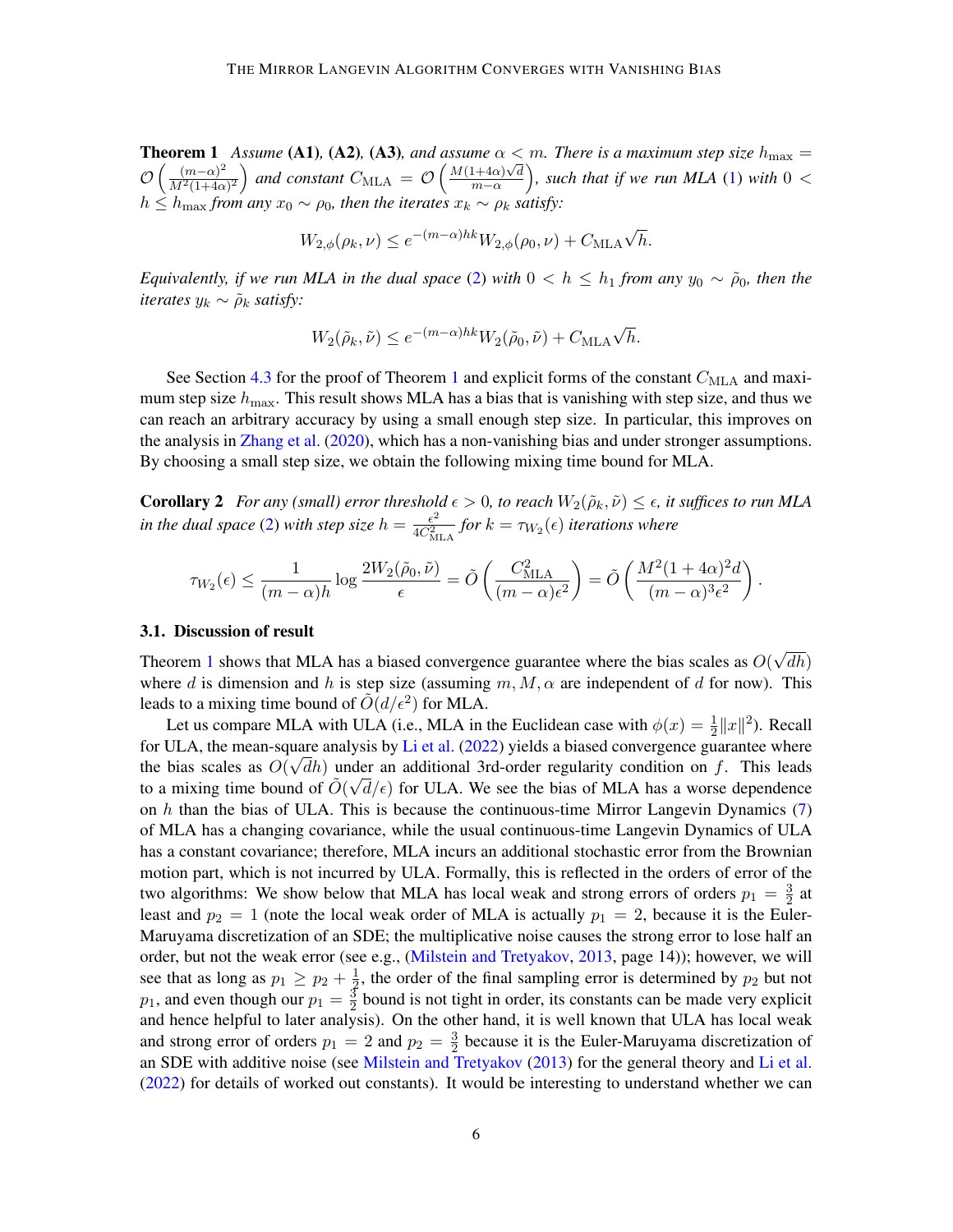improve the local errors and the bias of MLA, perhaps using more sophisticated discretization of MLD to improve the stochastic error.

Our result improves on the analysis of [Zhang et al.](#page-12-0) [\(2020\)](#page-12-0), who assume stronger assumptions (our assumptions (A1), (A2), (A3), along with two assumptions on the moment of  $\nabla^2 \phi$  and a bound on the commutator of  $\nabla^2 f$  and  $\nabla^2 \phi$ ), and prove a biased convergence analysis where the bias scales as  $O(\sqrt{dh} + r_0)$ , where  $r_0 = O(\sqrt{\alpha d})$  does not depend on h. Note in the Euclidean case (when  $\phi(x) = \frac{1}{2} ||x||^2$ ), the modified self-concordance parameter is  $\alpha = 0$ , and thus  $r_0 = 0$ ; but for general  $\phi$ , the asymptotic radius is positive:  $r_0 > 0$ , so the result of [Zhang et al.](#page-12-0) [\(2020\)](#page-12-0) does not guarantee convergence to the target. With our mean-square analysis, we have shown that in fact there is no dependence on this radius  $r_0$ , and the bias indeed scales as  $O(\sqrt{dh})$ .

We note our result uses the modified self-concordance property, as also used in [Zhang et al.](#page-12-0) [\(2020\)](#page-12-0). In one-dimension ( $d = 1$ ), modified self-concordance is equivalent to the classical selfconcordance property: Both are equivalent to the condition that  $x \mapsto 1/\sqrt{\phi''(x)}$  is a Lipschitz function. However, in higher dimension, they are different. In particular, modified self-concordance is not an affine-invariant property (in contrast to the classical self-concordance), and the parameter  $\alpha$  can be arbitrarily large; see example in Appendix [D.](#page-21-0) This is problematic since our convergence bound only holds when  $\alpha$  is less than m (the strong convexity parameter). It would be desirable to have an analysis of MLA with the more natural self-concordance property.

Our result in Theorem [1](#page-4-0) shows that to obtain a consistent algorithm (with a vanishing bias) from MLD, it suffices to apply a simple discretization such as MLA. This shows we do not need to use an exact simulator of the Brownian motion with changing covariance, as proposed by [Ahn and Chewi](#page-10-0) [\(2020\)](#page-10-0), which allows a nice analysis under self-concordance property. It would be interesting to bridge the analysis technique to MLA.

The relative smoothness  $(A2)$  and relative strong convexity  $(A3)$  conditions imply that the Hessian of f are bounded by the Hessian of  $\phi$ :

$$
m\nabla^2 \phi(x) \preceq \nabla^2 f(x) \preceq M\nabla^2 \phi(x) \quad \forall x \in \mathcal{X}.
$$

See [\(Zhang et al.,](#page-12-0) [2020,](#page-12-0) Appendix B) for more details. Since we assume  $\phi$  is a Legendre function,  $\nabla^2 \phi(x) \to \infty$  as  $x \to \partial \mathcal{X}$ ; then for our result to hold, we need  $\nabla^2 f \to \infty$  as  $x \to \partial \mathcal{X}$ . This restricts the applicability of the result; for example, it does not apply when  $\nu$  is a uniform ( $f = 0$ ) or Gaussian distribution (f is quadratic) restricted on a polytope with  $\phi$  being the log-barrier function. It is desirable to have a more general convergence analysis of MLA under weaker conditions on  $f$ and  $\phi$ .

## 4. Proof of main result

The proof of Theorem [1](#page-4-0) uses the mean-square analysis framework described in [Li et al.](#page-11-2) [\(2022\)](#page-11-2). We review the mean-square analysis framework in Section [4.1.](#page-6-0) We verify the conditions hold for MLA in Section [4.2,](#page-8-2) and apply the mean-square analysis to prove Theorem [1](#page-4-0) in Section [4.3.](#page-9-0)

#### <span id="page-6-0"></span>4.1. A review of the mean-square analysis framework

Mean-square analysis was a classical tool for analyzing the integration error of SDEs (e.g., [Mil](#page-11-12)[stein and Tretyakov](#page-11-12) [\(2013\)](#page-11-12)). [Li et al.](#page-11-1) [\(2019\)](#page-11-1) extended it to obtain non-asymptotic sampling error bound of an algorithm which is a discretization of a decaying stochastic differential equation (SDE).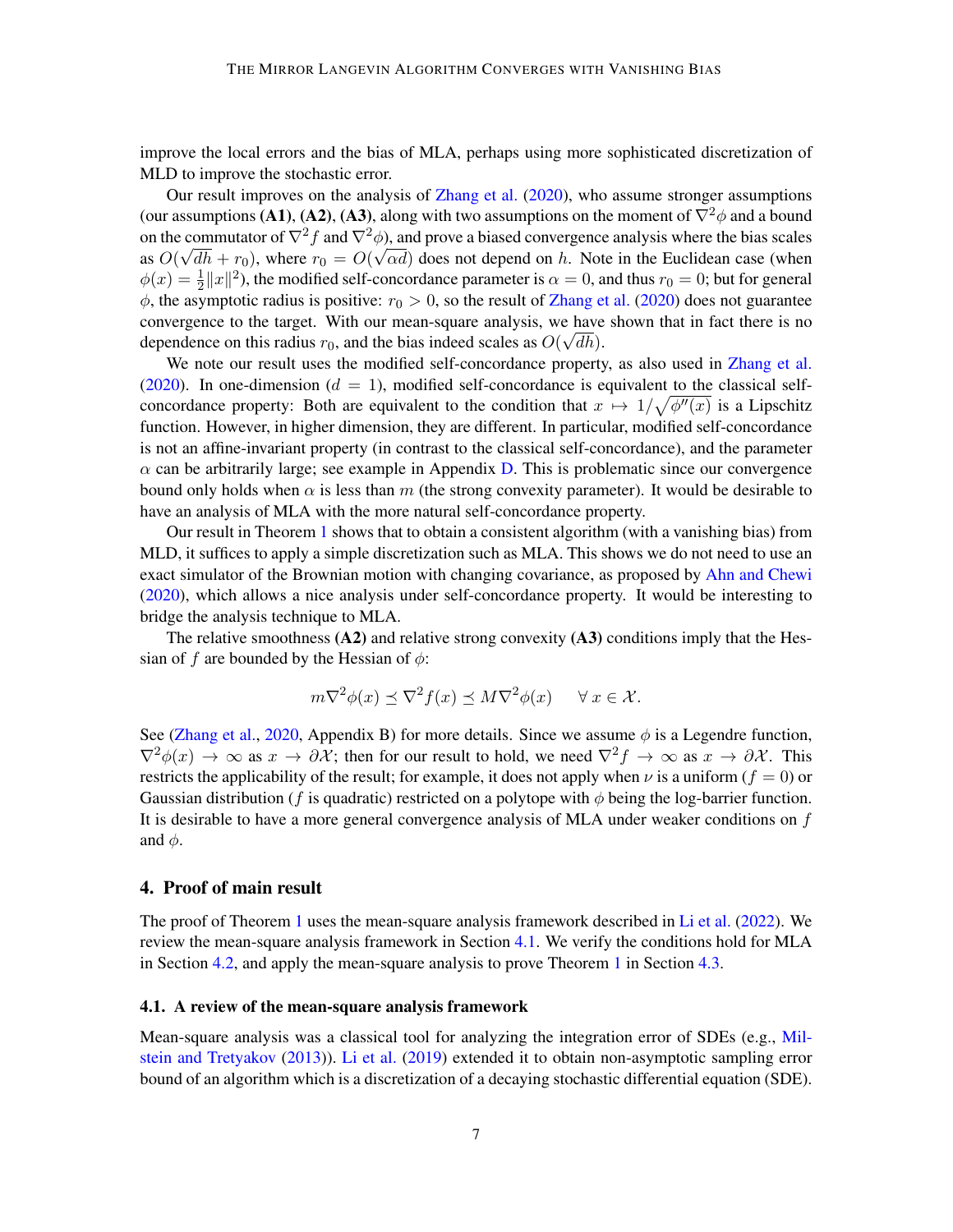While [Li et al.](#page-11-2)  $(2019)$  required the local errors to satisfy uniform bounds, Li et al.  $(2022)$  relaxes this requirement and only needs non-uniform bounds. We will establish non-uniform local error bounds for MLA, and thus use the version of mean-square analysis in [Li et al.](#page-11-2) [\(2022\)](#page-11-2). The results will be reviewed in a simplified setting; see [\(Li et al.,](#page-11-2) [2022,](#page-11-2) Section 3) for details.

**Contractive SDE.** Consider a continuous-time process  $Y_t \in \mathbb{R}^d$  which evolves following the SDE:

<span id="page-7-0"></span>
$$
dY_t = -g(Y_t) dt + \sqrt{2}A(Y_t) dW_t
$$
\n(6)

for some vector field  $g: \mathbb{R}^d \to \mathbb{R}^d$  and matrix  $A: \mathbb{R}^d \to \mathbb{R}^{d \times d}$ . We assume g and A are Lipschitz continuous. Here  $W_t$  is the standard Brownian motion in  $\mathbb{R}^d$ .

We say the SDE [\(6\)](#page-7-0) is **contractive** with rate  $\beta > 0$  if there exists  $t_0 > 0$  such that any two solutions  $Y_t, Y_t'$  with synchronous coupling (i.e. driven by the same Brownian motion) satisfy:

$$
\mathbb{E}[\|Y_t - Y'_t\|^2] \le e^{-2\beta t} \mathbb{E}[\|Y_0 - Y'_0\|^2] \quad \forall \ t \in (0, t_0).
$$

If the SDE [\(6\)](#page-7-0) is contractive, then it has a stationary distribution  $\tilde{\nu}$ .

**Short-time deviation.** Since q and A are Lipschitz continuous, one can show [\(Milstein and](#page-11-12) [Tretyakov,](#page-11-12) [2013,](#page-11-12) Lemma 1.3) that there exist a maximum time  $t_0 > 0$  and a constant  $C_0 > 0$ such that for any solutions  $Y_t, Y_t'$  with synchronous coupling:

$$
\mathbb{E}[\|(Y'_t - Y'_0) - (Y_t - Y_0)\|_2^2] \le C_0 \mathbb{E}[\|Y'_0 - Y_0\|_2^2] \, t \quad \forall \, 0 < t \le t_0.
$$

**Algorithm and local error.** Suppose we have an algorithm  $\text{Alg}_h$  depending on a step size  $h > 0$ that simulates the solution  $Y_t$  of the SDE [\(6\)](#page-7-0) at time  $t = h$ .

For any  $Y_0 \in \mathbb{R}^d$ , let  $Y_h$  denote the solution of the SDE [\(6\)](#page-7-0) at time  $t = h$ , and let  $\bar{Y}_1 = \mathsf{Alg}_h(Y_0)$ denote the output of the algorithm from  $Y_0$ . We say that the algorithm has (non-uniform) local weak error of order  $p_1$  if there exist a maximum step size  $h_1 > 0$  and constants  $C_1, D_1 \geq 0$  such that

$$
\|\mathbb{E}[Y_h - \bar{Y}_1]\| \le \left(C_1 + D_1\sqrt{\mathbb{E}[\|Y_0\|^2}\right)h^{p_1} \quad \forall \ 0 < h \le h_1.
$$

We say the algorithm has (non-uniform) local strong error of order  $p_2$  if there exist a maximum step size  $h_2 > 0$  and constants  $C_2, D_2 \geq 0$  such that

$$
\mathbb{E}[\|Y_h - \bar{Y}_1\|^2] \le (C_2^2 + D_2^2 \mathbb{E}[\|Y_0\|^2) h^{2p_2} \quad \forall \ 0 < h \le h_2.
$$

Here  $Y_h$  and  $\bar{Y}_1$  are coupled by sharing the same filtration (i.e. the algorithm  $\text{Alg}_h$  has access to the realization of the Wiener process that generates  $Y_h$ ).

When  $D_1 = D_2 = 0$ , the bounds are termed as *uniform bounds* in [Li et al.](#page-11-1) [\(2019\)](#page-11-1).

**Bound on global error.** With the set-up above, the mean-square analysis framework produces the following bound on the global (long-term) error.

<span id="page-7-1"></span>**Theorem 3 ([\(Li et al.,](#page-11-2) [2022,](#page-11-2) Theorem 3.3, 3.4))** *Assume the SDE* [\(6\)](#page-7-0) *is contractive with rate*  $\beta$  > 0. Assume the algorithm  $\text{Alg}_h$  has local weak error of order  $p_1$  and local strong error of order  $p_2$ *with*  $\frac{1}{2} < p_2 \le p_1 - \frac{1}{2}$  $\frac{1}{2}$ . Let us define a maximum step size  $h_{\text{max}} > 0$  by

$$
h_{\max} = \min\left\{t_0, h_1, h_2, \frac{1}{4\beta}, \left(\frac{\sqrt{\beta}}{4\sqrt{2}D_2}\right)^{\frac{1}{p_2 - \frac{1}{2}}}, \left(\frac{\beta}{8\sqrt{2}(D_1 + C_0D_2)}\right)^{\frac{1}{p_2 - \frac{1}{2}}}\right\}
$$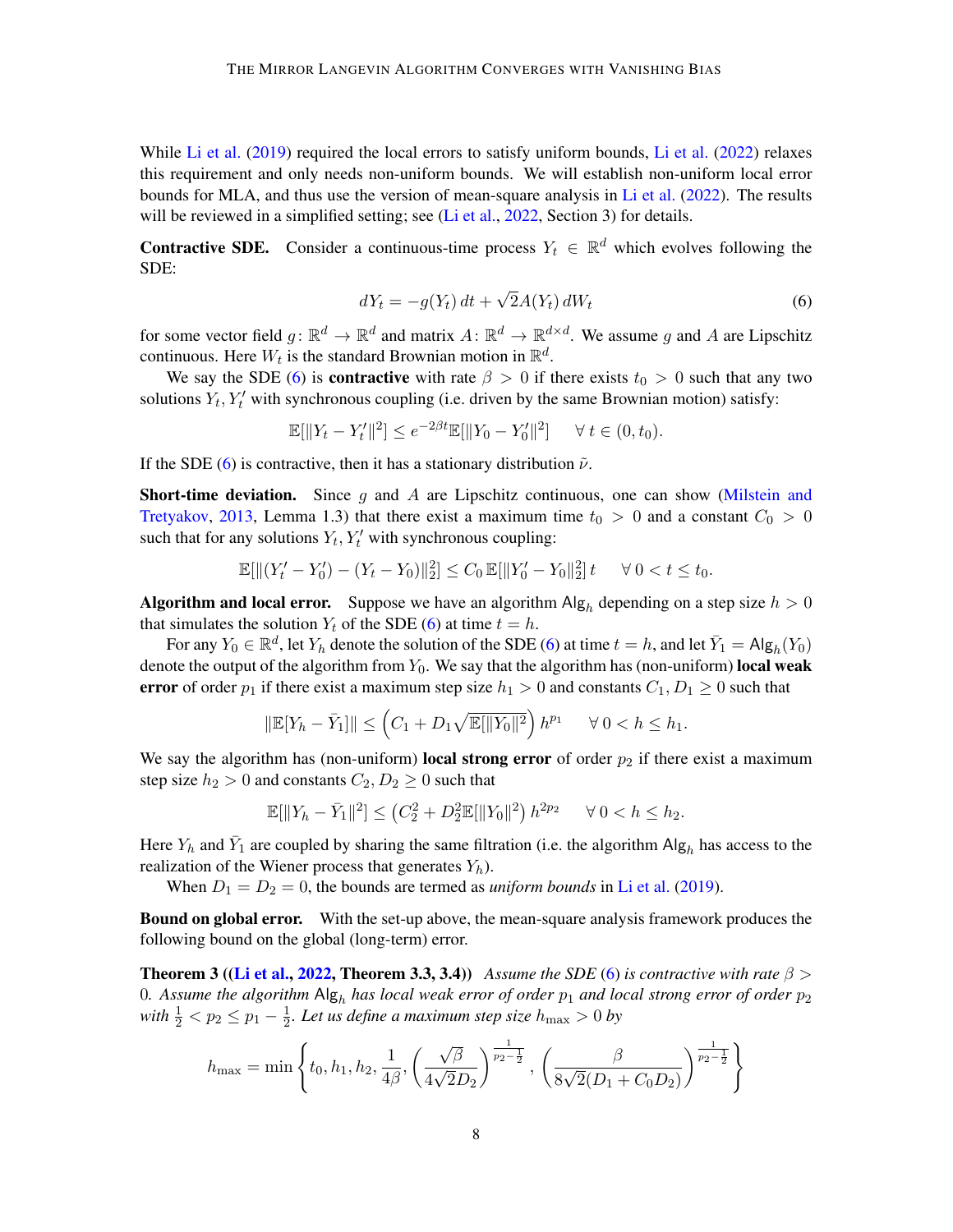and constants  $U = \sqrt{4\mathbb{E}[\|Y_0\|^2] + 6\mathbb{E}_{\tilde{\nu}}[\|Y\|^2]}$  and  $C > 0$  by

$$
C = \frac{2}{\sqrt{\beta}} \left( \frac{C_1 + C_0 C_2 + \sqrt{2}U(D_1 + C_0 D_2)}{\sqrt{\beta}} + C_2 + \sqrt{2}D_2 U \right).
$$

*Starting from any*  $Y_0 = \bar{Y}_0 \sim \tilde{\rho}_0$ , suppose we run the algorithm  $\mathsf{Alg}_h$  with step size  $0 < h \le h_{\max}$ *to produce iterates*  $\bar{Y}_k = \mathsf{Alg}_h(\bar{Y}_{k-1}) \sim \tilde{\rho}_k$ . Let  $Y_{hk}$  denote the solution to the SDE [\(6\)](#page-7-0) at time  $t = hk$ . Then  $\bar{Y}_k$  is close to  $Y_{hk}$  at all time:

$$
\sqrt{\mathbb{E}[\|Y_{hk} - \bar{Y}_k\|^2]} \le C h^{p_2 - \frac{1}{2}} \quad \forall \ k \ge 0.
$$

*Furthermore, the distribution of*  $\bar{Y}_k \sim \tilde{\rho}_k$  has the following biased convergence guarantee:

$$
W_2(\tilde{\rho}_k, \tilde{\nu}) \le e^{-\beta kh} W_2(\tilde{\rho}_0, \tilde{\nu}) + Ch^{p_2 - \frac{1}{2}} \quad \forall \ k \ge 0.
$$

#### <span id="page-8-2"></span>4.2. Application to MLA

For our sampling problem, we wish to apply the mean-square analysis framework to the Mirror Langevin Algorithm in the dual space [\(2\)](#page-3-1). The continuous-time SDE [\(6\)](#page-7-0) of MLA is the Mirror Langevin Dynamics, which we review in the next section. We establish the local error orders of MLA in the following section.

#### <span id="page-8-0"></span>4.2.1. MIRROR LANGEVIN DYNAMICS

Consider the Mirror Langevin Dynamics (MLD), which is a stochastic process  $Y_t \in \mathbb{R}^d$  following the SDE:

<span id="page-8-1"></span>
$$
dY_t = -g(Y_t)dt + \sqrt{2}A(Y_t)dW_t
$$
\n(7)

where as defined in [\(3\)](#page-3-2) and [\(4\)](#page-3-3),  $g(y) = \nabla f(\nabla \phi^*(y))$  and  $A(y) = \sqrt{\nabla^2 \phi^*(y)^{-1}}$ . The stationary distribution of MLD [\(7\)](#page-8-1) is the target distribution in the dual space:  $\tilde{\nu} = (\nabla \phi)_{\mu} \nu$ .

By assumptions (A1) and (A2), g and A are Lipschitz continuous. Let us establish the contractivity and deviation bound on MLD. The proofs are provided in Appendix [B.](#page-15-0)

<span id="page-8-3"></span>**Lemma 4** *Assume* (A1) *and* (A2) *with*  $\alpha < m$ *. Then MLD* [\(7\)](#page-8-1) *is contractive with rate*  $\beta = m - \alpha$ *.* 

<span id="page-8-4"></span>**Lemma 5** Assume (A1), (A2), and (A3) with  $\alpha < m$ . Then any two solutions  $Y_t, Y_t'$  of MLD [\(7\)](#page-8-1) *with synchronous coupling satisfy*

$$
\mathbb{E}[\|(Y'_t - Y'_0) - (Y_t - Y_0)\|^2] \le 4M \mathbb{E}[\|Y'_0 - Y_0\|^2]t \quad \forall t \ge 0.
$$

We also need the following bound on MLD. Let  $x^* = \arg \min_{x \in \mathcal{X}} f(x)$  and  $y^* = \nabla \phi(x^*) \in$  $\mathbb{R}^d$ .

<span id="page-8-5"></span>**Lemma 6** *Assume* (**A1**), (**A2**)*, and* (**A3**)*. Along MLD* (7*), for*  $0 < t \le \frac{1}{M^2 + 4\alpha}$ *,* 

$$
\mathbb{E}[\|Y_t - Y_0\|^2] \le \gamma t
$$
  
\nwhere  $\gamma = 8(1 + 4\alpha)\mathbb{E}[\|Y_0\|^2] + 8(1 + 4\alpha)\|y^*\|^2 + 16\|A(y^*)\|_{\text{HS}}^2 + \frac{4}{M^2}\|g(y^*)\|^2.$  (8)

**Remark 7** In Lemma [4](#page-8-3) we show MLD is contracting if  $\alpha < m$ . In general, a bound on  $\alpha$  (the *Lipschitz constant of the covariance) is necessary for an SDE with multiplicative noise to contract; see the example of the geometric Brownian motion in Appendix [C.](#page-20-0)*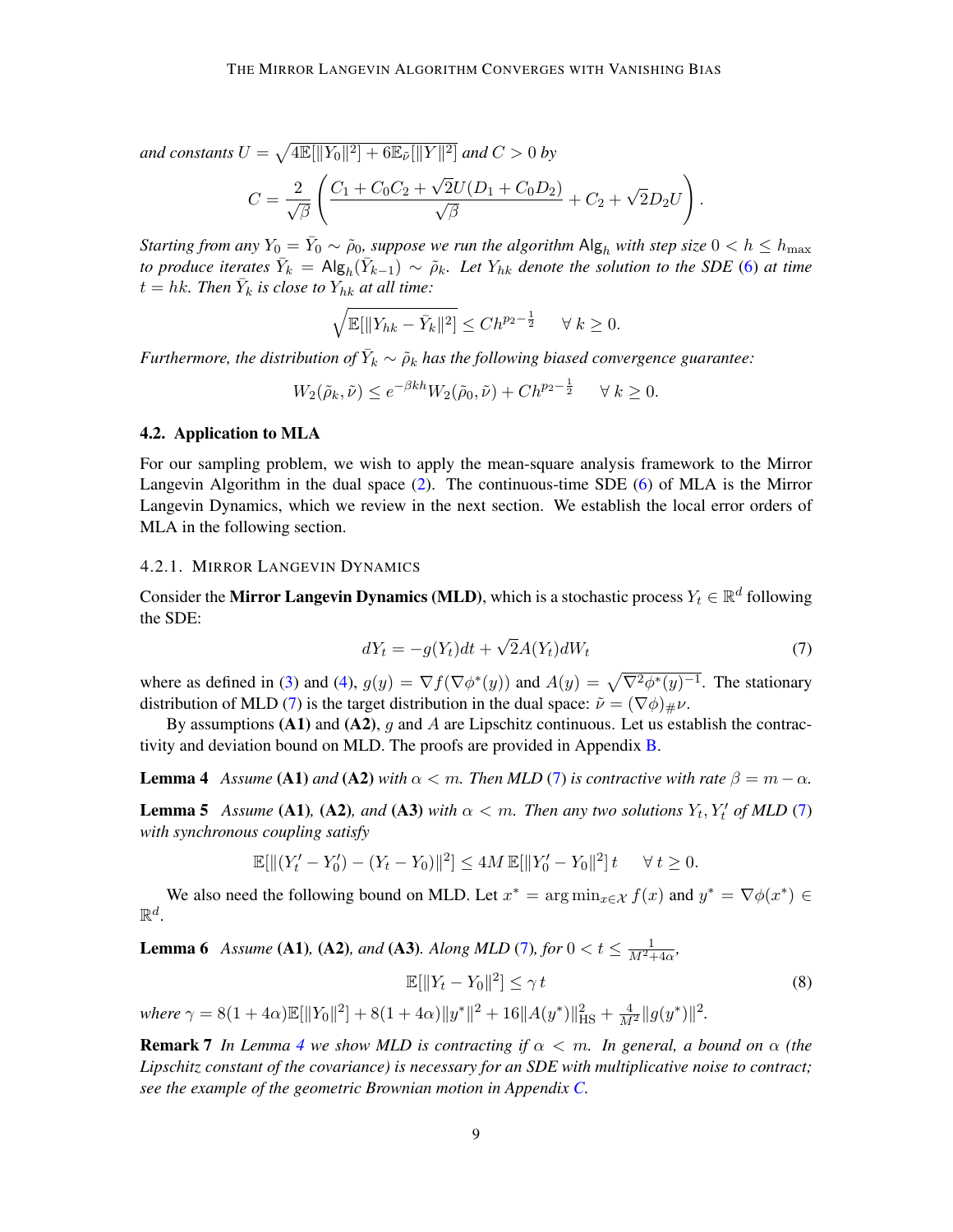## 4.2.2. LOCAL ERRORS OF THE MIRROR LANGEVIN ALGORITHM

Let us now consider the algorithm  $\text{Alg}_h$  to be the Mirror Langevin Algorithm in the dual space [\(2\)](#page-3-1). We can show MLA has the following local errors. The proofs are provided in Appendix [B.](#page-15-0)

<span id="page-9-1"></span>Lemma 8 *Assume* (A1)*,* (A2)*, and* (A3)*. Then MLA* [\(2\)](#page-3-1) *has local weak error at least of order*  $p_1 = \frac{3}{2}$  $\frac{3}{2}$ , with maximum step size  $h_1=\frac{1}{M^2+4\alpha}$  and constants

$$
C_1 = 3M\sqrt{1+4\alpha} \left( ||y^*|| + ||A(y^*)||_{\text{HS}} + \frac{1}{M} ||g(y^*)|| \right)
$$
  

$$
D_1 = 2M\sqrt{1+4\alpha}.
$$

<span id="page-9-2"></span>Lemma 9 *Assume* (A1)*,* (A2)*, and* (A3)*. Then MLA* [\(2\)](#page-3-1) *has local strong error at least of order*  $p_2 = 1$ , with maximum step size  $h_2 = \frac{1}{M^2+4\alpha}$  and constants

$$
C_2 = 7(1 + 4\alpha) \left( ||y^*|| + ||A(y^*)||_{\text{HS}} + \frac{1}{M} ||g(y^*)|| \right)
$$
  

$$
D_2 = 5(1 + 4\alpha).
$$

#### <span id="page-9-0"></span>4.3. Proof of Theorem [1:](#page-4-0) Convergence Rate of MLA

**Proof** [Proof of Theorem [1\]](#page-4-0) Assume (A1), (A2), and (A3) with  $\alpha < m$ . We have verified that MLA satisfies the conditions in the mean-square analysis framework: In Lemma [4](#page-8-3) we show MLD is contractive with rate  $\beta = m - \alpha$ . We derive the deviation bound in Lemma [5](#page-8-4) with  $C_0 = 4M$ . In Lemmas [8](#page-9-1) and [9](#page-9-2) we show MLA has local weak error of order  $p_1 = \frac{3}{2}$  $\frac{3}{2}$  and local strong error of order  $p_2 = 1$ , and indeed  $p_2 \leq p_1 - \frac{1}{2}$  $rac{1}{2}$ .

Then by Theorem [3,](#page-7-1) we can compute the maximum step size:

$$
h_{\max} = \min \left\{ \frac{1}{M^2 + 4\alpha}, \frac{1}{4\beta}, \left( \frac{\sqrt{\beta}}{4\sqrt{2}D_2} \right)^{\frac{1}{p_2 - \frac{1}{2}}}, \left( \frac{\beta}{8\sqrt{2}(D_1 + C_0 D_2)} \right)^{\frac{1}{p_2 - \frac{1}{2}}} \right\}
$$
  
= 
$$
\min \left\{ \frac{1}{M^2 + 4\alpha}, \frac{1}{4(m - \alpha)}, \frac{m - \alpha}{800(1 + 4\alpha)^2}, \frac{(m - \alpha)^2}{128 \left( 2M\sqrt{(1 + 4\alpha)} + 20M(1 + 8\alpha) \right)^2} \right\}
$$
  
= 
$$
\mathcal{O}\left( \frac{(m - \alpha)^2}{M^2(1 + 4\alpha)^2} \right).
$$

Recall  $\tilde{\nu} = (\nabla \phi)_{\#} \nu$  is the target distribution of MLD [\(7\)](#page-8-1). We can compute the constant

$$
U = \sqrt{\text{4}\mathbb{E}[\|Y_0\|_2^2] + 6\mathbb{E}_{\tilde{\nu}}[\|Y\|_2^2]} = O(\sqrt{d}).
$$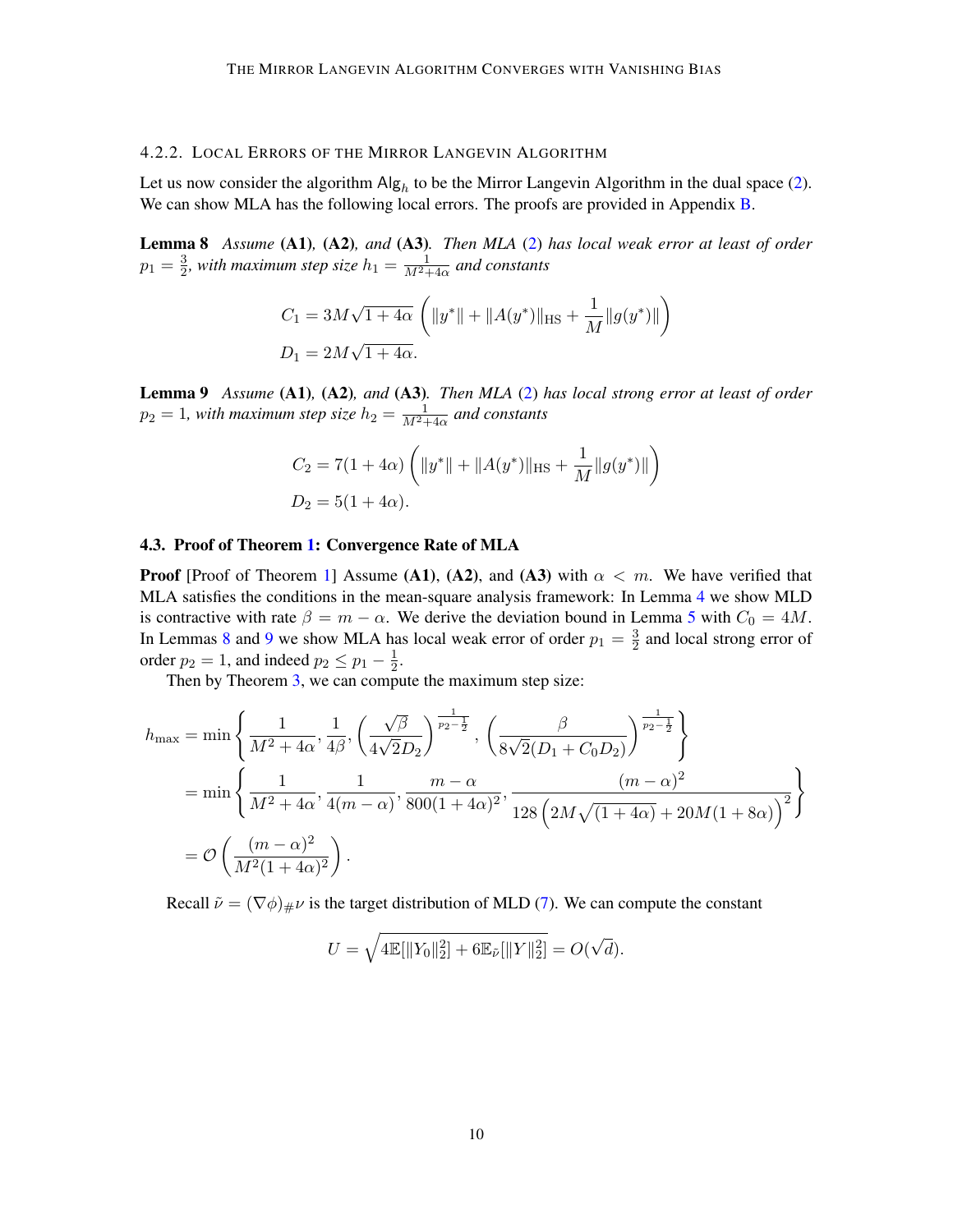Note that  $\|A(y^*)\|_{\mathrm{HS}} = \sqrt{\mathrm{Tr}(A(y^*)A(y^*)^\top)} = \sqrt{\mathrm{Tr}(\nabla^2\phi^*(y^*)^{-1})} = \sqrt{\mathrm{Tr}(\nabla^2\phi(x^*))} = O(\varepsilon)$ √ d). Let us define  $V := \|y^*\| + \|A(y^*)\|_{\text{HS}} + \frac{1}{M} \|g(y^*)\| = O(\frac{1}{\sqrt{2\pi}})$ √  $d$ ). Then the resulting constant is  $C_{\text{MLA}} = \frac{2}{\rho}$ β  $\Big(C_1 + C_0C_2 +$ √  $\left( \overline{2}U(D_1 + C_0D_2) \right) + \frac{2}{\sqrt{2}}$ β  $\left(C_2 +\right)$ √  $\overline{2}D_2U\Big)$  $=\frac{2}{\sqrt{2}}$  $m - \alpha$  $\sqrt{ }$  $3M\sqrt{(1+4\alpha)}V+28M(1+4\alpha)V+$ √  $\overline{2}U\left(2M\sqrt{(1+4\alpha)}+20M(1+4\alpha)\right)\right)$  $+\frac{2}{\sqrt{2}}$  $\overline{m-\alpha}$  $(7(1+4\alpha)V + 5\sqrt{2}(1+4\alpha)U)$  $=$   $\mathcal{O}$  $\int M(1+4\alpha)$ √ d  $m - \alpha$  $\setminus$ .

The conclusion of Theorem [1](#page-4-0) follows from Theorem [3.](#page-7-1)

## 5. Discussion

In this paper, we prove a convergence guarantee for MLA with vanishing bias under modified selfconcordance. Our result leaves open many questions, including the following. It would be interesting to consider a more sophisticated discretization of MLD such that the mean-square analysis framework will show improved local errors and smaller bias.

It would be interesting to have a better analysis of MLA under more natural conditions on  $\phi$ , such as self-concordance (rather than modified self-concordance), and under relaxed requirements on f and  $\phi$  (e.g. that allows us to sample from a uniform or Gaussian distribution on a polytope). It would be desirable to have a convergence analysis of MLA in the Wasserstein distance generated by the Hessian metric  $\nabla^2 \phi$  rather than the Euclidean metric, or in other measures such as KL or  $\chi^2$ -divergence.

It would be interesting to understand whether we can discretize the Newton Langevin Dynamics (which is the case when  $\phi = f$  as described in Appendix [A.4](#page-15-1) and which is affine-invariant in continuous time) and obtain a discrete-time algorithm with a convergence guarantee which is also affine-invariant.

It would also be interesting to understand whether we can derive a more general discrete-time analysis framework that works under a relaxed condition, e.g. without requiring contraction in continuous time, but only exponential convergence in function value (which is known for ULA under the log-Sobolev inequality, see for example [Vempala and Wibisono](#page-12-2) [\(2019\)](#page-12-2)).

Acknowledgments. M.T. is grateful for partial support by NSF DMS–1847802 and ECCS–1936776. S.V. is supported in part by NSF awards CCF–1909756, CCF–2007443 and CCF–2134105.

## References

<span id="page-10-0"></span>Kwangjun Ahn and Sinho Chewi. Efficient constrained sampling via the mirror-Langevin algorithm. *arXiv preprint arXiv:2010.16212*, 2020.

<span id="page-10-1"></span>Herm Jan Brascamp and Elliott H Lieb. On extensions of the Brunn-Minkowski and Prekopa- ´ Leindler theorems, including inequalities for log concave functions, and with an application to the diffusion equation. *Journal of Functional Analysis*, 22(4):366–389, 1976. ISSN 0022-1236.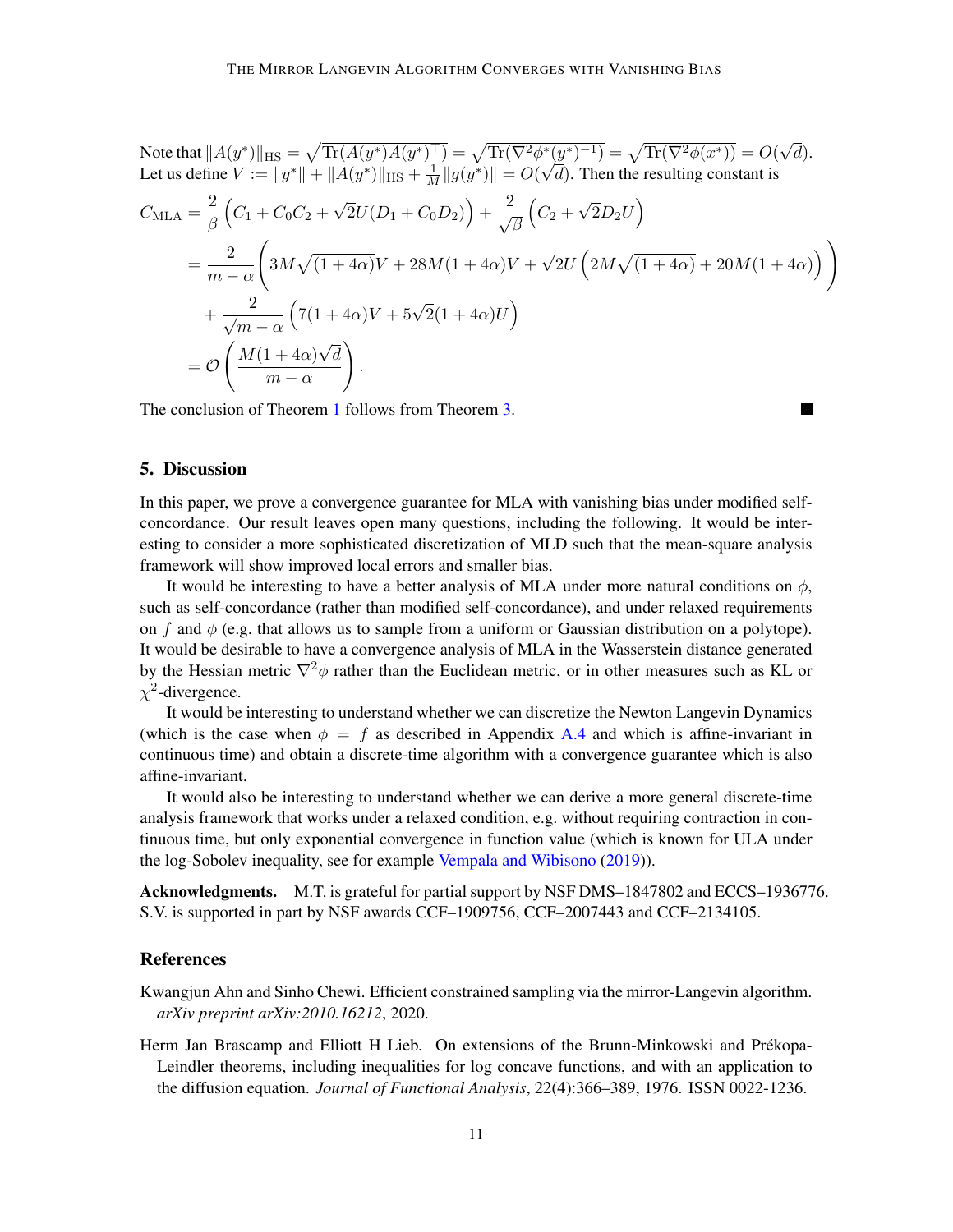- <span id="page-11-0"></span>Sinho Chewi, Thibaut Le Gouic, Chen Lu, Tyler Maunu, Philippe Rigollet, and Austin Stromme. Exponential ergodicity of mirror-Langevin diffusions. In *Advances in Neural Information Processing Systems*, volume 33, pages 19573–19585. Curran Associates, Inc., 2020.
- <span id="page-11-4"></span>Arnak Dalalyan. Further and stronger analogy between sampling and optimization: Langevin Monte Carlo and gradient descent. In *Proceedings of the 2017 Conference on Learning Theory*, volume 65 of *Proceedings of Machine Learning Research*, pages 678–689. PMLR, 07–10 Jul 2017. URL <http://proceedings.mlr.press/v65/dalalyan17a.html>.
- <span id="page-11-7"></span>Arnak S Dalalyan and Avetik Karagulyan. User-friendly guarantees for the Langevin Monte Carlo with inaccurate gradient. *Stochastic Processes and their Applications*, 2019.
- <span id="page-11-5"></span>Alain Durmus and Eric Moulines. Nonasymptotic convergence analysis for the unadjusted Langevin algorithm. *Annals of Applied Probability*, 27(3):1551–1587, 2017.
- <span id="page-11-6"></span>Alain Durmus and Eric Moulines. High-dimensional bayesian inference via the unadjusted Langevin algorithm. *Bernoulli*, 25(4A):2854–2882, 2019.
- <span id="page-11-13"></span>Max Fathi. *Quelques applications du transport optimal en analyse et en probabilités*. Habilitation à diriger des recherches, Université Paul Sabatier (Toulouse 3), April 2019.
- <span id="page-11-10"></span>Ya-Ping Hsieh, Ali Kavis, Paul Rolland, and Volkan Cevher. Mirrored Langevin Dynamics. In *Advances in Neural Information Processing Systems 31: NeurIPS 2018, Montréal, Canada, pages* 2883–2892, 2018.
- <span id="page-11-11"></span>Qijia Jiang. Mirror Langevin Monte Carlo: the case under isoperimetry. In M. Ranzato, A. Beygelzimer, K. Nguyen, P.S. Liang, J.W. Vaughan, and Y. Dauphin, editors, *Advances in Neural Information Processing Systems*, volume 34. Curran Associates, Inc., 2021.
- <span id="page-11-3"></span>Richard Jordan, David Kinderlehrer, and Felix Otto. The variational formulation of the Fokker– Planck equation. *SIAM Journal on Mathematical Analysis*, 29(1):1–17, January 1998.
- <span id="page-11-8"></span>Ravindran Kannan and Hariharan Narayanan. Random walks on polytopes and an affine interior point method for linear programming. *Mathematics of Operations Research*, 37(1):1–20, 2012. ISSN 0364765X, 15265471.
- <span id="page-11-9"></span>Aditi Laddha, Yin Tat Lee, and Santosh Vempala. Strong self-concordance and sampling. In *Proceedings of the 52nd Annual ACM SIGACT Symposium on Theory of Computing*, pages 1212– 1222, 2020.
- <span id="page-11-2"></span>Ruilin Li, Hongyuan Zha, and Molei Tao. Sqrt $(d)$  dimension dependence of Langevin Monte Carlo. In *International Conference on Learning Representations (ICLR)*, 2022.
- <span id="page-11-1"></span>Xuechen Li, Yi Wu, Lester Mackey, and Murat A Erdogdu. Stochastic Runge-Kutta accelerates Langevin Monte Carlo and beyond. In *Advances in Neural Information Processing Systems*, volume 32. Curran Associates, Inc., 2019.
- <span id="page-11-12"></span>Grigori Noah Milstein and Michael V Tretyakov. *Stochastic numerics for mathematical physics*. Springer Science & Business Media, 2013.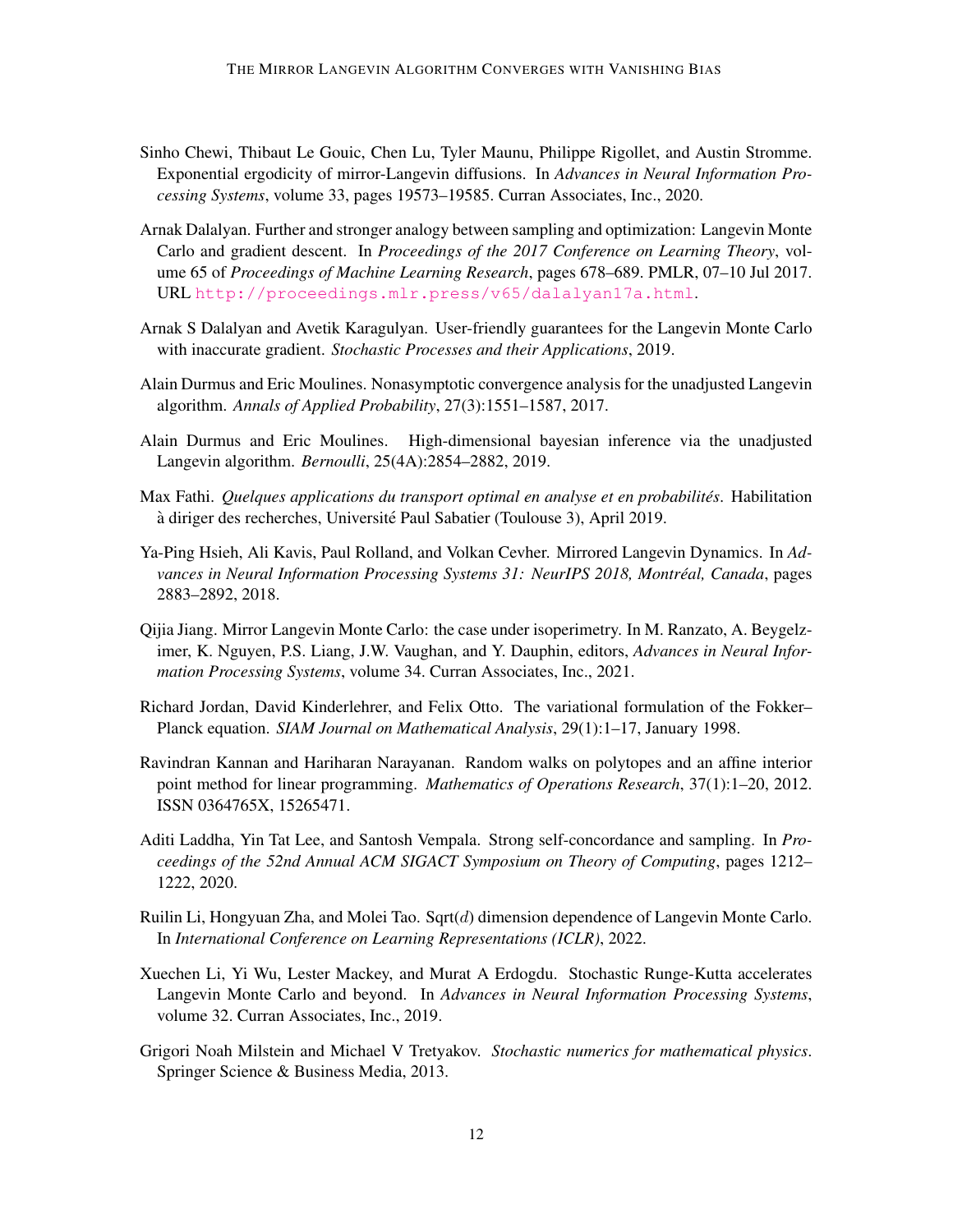- <span id="page-12-4"></span>R. Tyrrell Rockafellar. *Convex Analysis*. Princeton Landmarks in Mathematics and Physics. Princeton University Press, 1970. ISBN 978-1-4008-7317-3.
- <span id="page-12-2"></span>Santosh Vempala and Andre Wibisono. Rapid convergence of the Unadjusted Langevin Algorithm: Isoperimetry suffices. In *Advances in Neural Information Processing Systems*, volume 32. Curran Associates, Inc., 2019.
- <span id="page-12-1"></span>Andre Wibisono. Sampling as optimization in the space of measures: The Langevin dynamics as a composite optimization problem. In *Conference On Learning Theory, COLT 2018, Stockholm, Sweden, 6-9 July 2018*, pages 2093–3027, 2018. URL [http://proceedings.mlr.](http://proceedings.mlr.press/v75/wibisono18a.html) [press/v75/wibisono18a.html](http://proceedings.mlr.press/v75/wibisono18a.html).
- <span id="page-12-0"></span>Kelvin Shuangjian Zhang, Gabriel Peyré, Jalal Fadili, and Marcelo Pereyra. Wasserstein control of Mirror Langevin Monte Carlo. In *Conference on Learning Theory, COLT 2020, 9-12 July 2020, Virtual Event [Graz, Austria]*, volume 125 of *Proceedings of Machine Learning Research*, pages 3814–3841. PMLR, 2020. URL [http://proceedings.mlr.press/v125/zhang20a.](http://proceedings.mlr.press/v125/zhang20a.html) [html](http://proceedings.mlr.press/v125/zhang20a.html).

## <span id="page-12-3"></span>Appendix A. Riemannian and Mirror Langevin Dynamics in Continuous Time

Consider the problem of sampling from  $\nu \propto e^{-f}$  on  $\mathcal{X} \subseteq \mathbb{R}^d$  as described in Section [2.](#page-2-1)

Suppose we endow  $\mathcal X$  with a Riemannian metric g, which we write as a positive definite matrix:  $g(x) > 0$  for all  $x \in \mathcal{X}$ . This means at each point  $x \in \mathcal{X}$  we measure local norm using the metric  $g(x)$ :

$$
\langle u,v\rangle_x:=u^\top \mathsf{g}(x)v
$$

for all  $u, v$  in the tangent space. We assume  $x \mapsto g(x)$  is differentiable. Let  $M(x) = g(x)^{-1}$  be the inverse matrix, and let  $\sqrt{M(x)}$  be a square-root of  $M(x)$ . Let  $\nabla \cdot M(x) \in \mathbb{R}^d$  be the *divergence* of  $M$ , which is a vector-valued function whose entries are the divergences of the columns of  $M$ . We assume  $g(x) \to \infty$  (equivalently,  $M(x) \to 0$ ) as x approaches the boundary of X.

#### A.1. Review for optimization

Recall in optimization, the **Riemannian gradient flow (RGF)** (or natural gradient flow) for minimizing f using the metric g is the solution  $X_t$  to the differential equation:

$$
\dot{X}_t = \frac{d}{dt} X_t = -\mathsf{g}(x)^{-1} \nabla f(X_t).
$$

Here we use the inverse metric  $M(x) = g(x)^{-1}$  to turn the  $\ell_2$ -gradient  $\nabla f(x) = \left(\frac{\partial f(x)}{\partial x_1}, \ldots, \frac{\partial f(x)}{\partial x_d}\right)$  $\frac{\partial f(x)}{\partial x_d}$ into a gradient tangent vector grad  $f(x) = M(x) \nabla f(x)$  under the Riemannian metric  $g(x)$ . RGF has nice properties when the objective function  $f$  satisfies some properties. For example, if  $f$  is *geodesically strongly convex* (which means f is strongly convex along geodesics generated by the Riemannian metric g), then RGF is exponentially contracting. Moreover, if f is *gradient dominated* with respect to g, then the function value  $f(X_t)$  converges exponentially fast along RGF.

Consider when the metric  $g(x)$  is given by the Hessian of a convex Legendre function  $\phi$ :  $g(x)$  =  $\nabla^2 \phi(x) \succ 0$ . Then the RGF becomes:

$$
\dot{X}_t = -\nabla^2 \phi(X_t)^{-1} \nabla f(X_t).
$$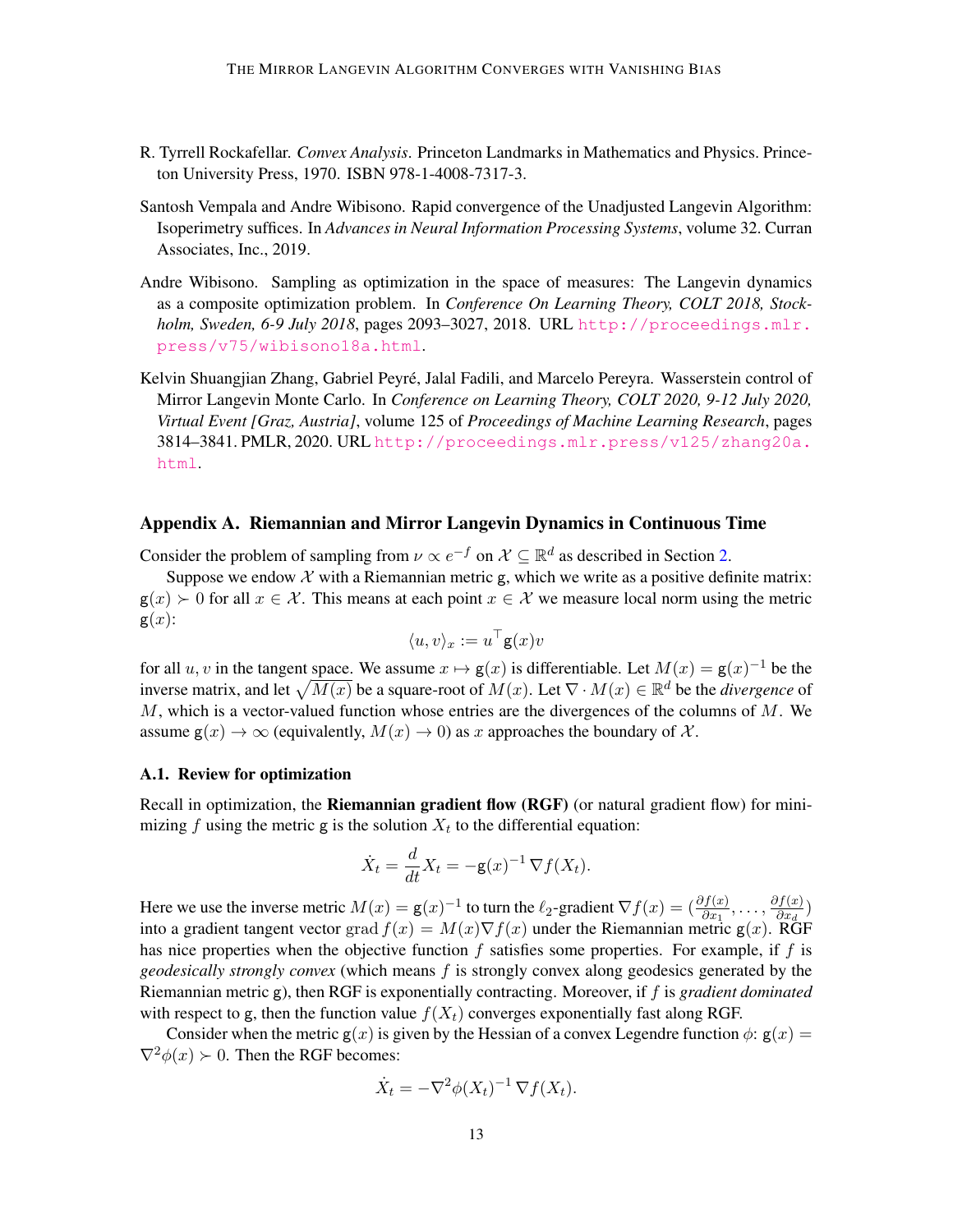In terms of the dual variable  $Y_t = \nabla \phi(X_t)$ , this becomes the **mirror flow**:

$$
\dot{Y}_t = -\nabla f(X_t) = -\nabla f(\nabla \phi^*(Y_t)).
$$

Recall by the mirror map  $\nabla \phi$ , the metric  $\nabla^2 \phi$  on X becomes the Hessian metric  $\nabla^2 \phi^*$  on  $\mathcal{Y} =$  $\nabla \phi(X) = \mathbb{R}^d$ . The mirror flow is also the Riemannian gradient flow for minimizing the pushforward function  $\tilde{f}(y) = f(\nabla \phi^*(y))$  under the Hessian metric  $\nabla^2 \phi^*(y)$  (because grad  $\tilde{f}(y) = f(\nabla \phi^*(y))$  $\nabla^2 \phi^*(y)^{-1} \nabla \tilde{f}(y) = \nabla f(\nabla \phi^*(y))$ . Discretizing the mirror flow gives the *mirror descent* algorithm in optimization.

#### A.2. Riemannian Langevin Dynamics

The **Riemannian Langevin Dynamics (RLD)** for sampling from  $\nu \propto e^{-f}$  on X using the metric  $g(x)$  is the solution  $X_t$  to the stochastic differential equation:

$$
dX_t = (\nabla \cdot M(X_t) - M(X_t) \nabla f(X_t)) dt + \sqrt{2} \sqrt{M(X_t)} dW_t
$$
\n(9)

where  $M(x) = g(x)^{-1}$ . Here  $W_t$  is the standard Brownian motion in  $\mathbb{R}^d$ . Since  $M(x) \to 0$  as  $x \to \partial \mathcal{X}$ , the process does not leave X: If  $X_0 \in \mathcal{X}$ , then  $X_t \in \mathcal{X}$  for all  $t > 0$ .

The additional drift term  $\nabla \cdot M(X_t)$  accounts for the covariance  $M(X_t)$  in the Brownian motion. The stationary distribution for RLD is  $\nu(x) \propto e^{-f(x)}$  (the density is with respect to the Lebesgue measure dx on  $\mathbb{R}^d$ ). This can be seen, for example, from the following Fokker-Planck equation. If  $X_t \in \mathcal{X}$  follows RLD [\(9\)](#page-13-0), then its density  $\rho_t \colon \mathcal{X} \to \mathbb{R}$  evolves following the partial differential equation (PDE):

<span id="page-13-1"></span><span id="page-13-0"></span>
$$
\frac{\partial \rho_t}{\partial t} = \nabla \cdot \left( \rho_t M \nabla \log \frac{\rho_t}{\nu} \right). \tag{10}
$$

Clearly if  $\rho_t = \nu$  then the dynamics is stationary. Furthermore, the PDE above can be interpreted as the gradient flow for minimizing relative entropy with respect to the Wasserstein metric on the metric space  $(\mathcal{X}, g)$ .

From the Fokker-Planck equation [\(10\)](#page-13-1), we can derive how fast the dynamics RLD approaches the target distribution  $\nu$  in various measures.

For example, recall the  $\chi^2$ -divergence of a probability distribution  $\rho$  with respect to  $\nu$  is

$$
\chi_{\nu}^{2}(\rho) = \text{Var}_{\nu}\left(\frac{\rho}{\nu}\right) = \int_{\mathcal{X}} \nu(x) \left(\frac{\rho(x)}{\nu(x)} - 1\right)^{2} dx = \int_{\mathcal{X}} \frac{\rho(x)^{2}}{\nu(x)} dx - 1.
$$

Then a standard calculation reveals that the  $\chi^2$ -divergence is decreasing along RLD [\(10\)](#page-13-1):

$$
\frac{d}{dt}\chi_{\nu}^{2}(\rho_{t})=-2G_{\nu}(\rho_{t})
$$

where

$$
G_{\nu}(\rho) = \mathbb{E}_{\nu} \left[ \left\| \nabla \left( \frac{\rho}{\nu} \right) \right\|_{M}^{2} \right] = \int_{\mathcal{X}} \nu(x) \left\langle \nabla \left( \frac{\rho(x)}{\nu(x)} \right), M(x) \nabla \left( \frac{\rho(x)}{\nu(x)} \right) \right\rangle dx.
$$

Therefore, if  $\nu$  satisfies a *Poincaré inequality* with respect to g, which means for any differentiable function  $h: \mathcal{X} \to \mathbb{R}$  we have

$$
\text{Var}_{\nu}(h) \leq C_{\text{P}} \, \mathbb{E}_{\nu}[\|\nabla h\|_{M}^{2}],
$$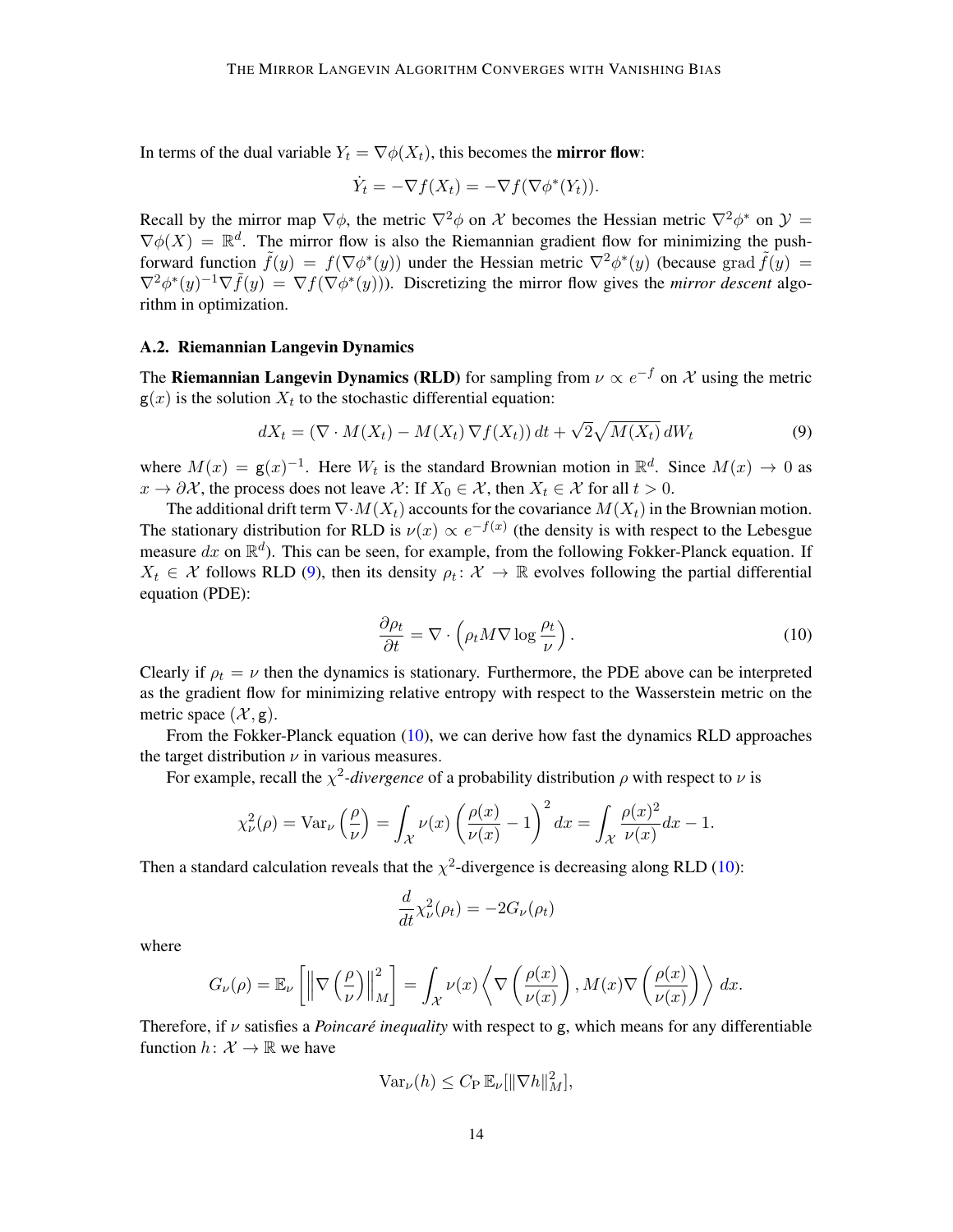then we can conclude RLD converges exponentially fast in  $\chi^2$ -divergence:  $\chi^2_{\nu}(\rho_t) \le e^{-\frac{2t}{C_{\rm P}}} \chi^2_{\nu}(\rho_0)$ . Similarly, recall the *relative entropy* (or *KL divergence*) of  $\rho$  with respect to  $\nu$  is

$$
H_{\nu}(\rho) = \mathbb{E}_{\nu} \left[ \frac{\rho}{\nu} \log \frac{\rho}{\nu} \right] = \int_{\mathcal{X}} \rho(x) \log \frac{\rho(x)}{\nu(x)} dx.
$$

Then along RLD [\(10\)](#page-13-1), KL divergence is decreasing:

$$
\frac{d}{dt}H_{\nu}(\rho_t) = -J_{\nu}(\rho_t)
$$

where  $J_{\nu}(\rho)$  is the relative Fisher information of  $\rho$  with respect to  $\nu$  under the metric g:

$$
G_{\nu}(\rho) = \mathbb{E}_{\rho} \left[ \left\| \nabla \log \frac{\rho}{\nu} \right\|_{M}^{2} \right].
$$

Therefore, if  $\nu$  satisfies a *log-Sobolev inequality* with respect to g, which means for any  $\rho$  we have

<span id="page-14-0"></span>
$$
H_{\nu}(\rho) \leq C_{\mathrm{LSI}} J_{\nu}(\rho),
$$

then we can conclude RLD converges exponentially fast in KL divergence:  $H_\nu(\rho_t) \leq e^{-\frac{t}{C_{\rm LSI}}} H_\nu(\rho_0)$ .

#### A.3. Mirror Langevin Dynamics

Suppose now the metric  $g(x)$  is given by the Hessian of a convex Legendre function  $\phi$ :  $g(x)$  =  $\nabla^2 \phi(x) \succ 0$ . The Riemannian Langevin dynamics [\(9\)](#page-13-0) becomes the following SDE, which is also studied by [Zhang et al.](#page-12-0) [\(2020\)](#page-12-0) and [Chewi et al.](#page-11-0) [\(2020\)](#page-11-0):

$$
dX_t = \left(\nabla \cdot (\nabla^2 \phi(X_t)^{-1}) - \nabla^2 \phi(X_t)^{-1} \nabla f(X_t)\right) dt + \sqrt{2 \nabla^2 \phi(X_t)^{-1}} dW_t.
$$
 (11)

If *ν* satisfies log-Sobolev or Poincaré inequality (which is called *mirror Poincaré inequality* in [Chewi](#page-11-0) [et al.](#page-11-0) [\(2020\)](#page-11-0)), then we can conclude exponential convergence rate in KL or  $\chi^2$  divergence along [\(11\)](#page-14-0).

The SDE [\(11\)](#page-14-0) requires  $\nabla \cdot (\nabla^2 \phi(x)^{-1})$ , which may be complicated. Consider the dual variable  $Y_t = \nabla \phi(X_t)$ . By Itô's lemma,  $Y_t$  evolves following the **Mirror Langevin Dynamics**:

$$
dY_t = -\nabla f(\nabla \phi^*(Y_t)) dt + \sqrt{2\nabla^2 \phi^*(Y_t)^{-1}} dW_t.
$$

For an explicit calculation, see for example [\(Jiang,](#page-11-11) [2021,](#page-11-11) Appendix A). In particular, the drift term simplifies and there is no third derivative involved. The mirror Langevin dynamics is also the Riemannian Langevin dynamics [\(9\)](#page-13-0) for sampling from the pushforward distribution  $\tilde{\nu} = (\nabla \phi)_{\mu} \nu$ using the Hessian metric  $\nabla^2 \phi^*$ . Furthermore, the  $\chi^2$ -divergence and KL divergence are invariant under the mirror map. Therefore,  $\nu$  satisfies LSI or Poincaré inequality with respect to  $\nabla^2 \phi$  if and only if  $\tilde{\nu}$  also satisfies LSI or Poincaré inequality with respect to  $\nabla^2 \phi^*$ . Therefore, we get the same convergence guarantee in both primal and dual spaces.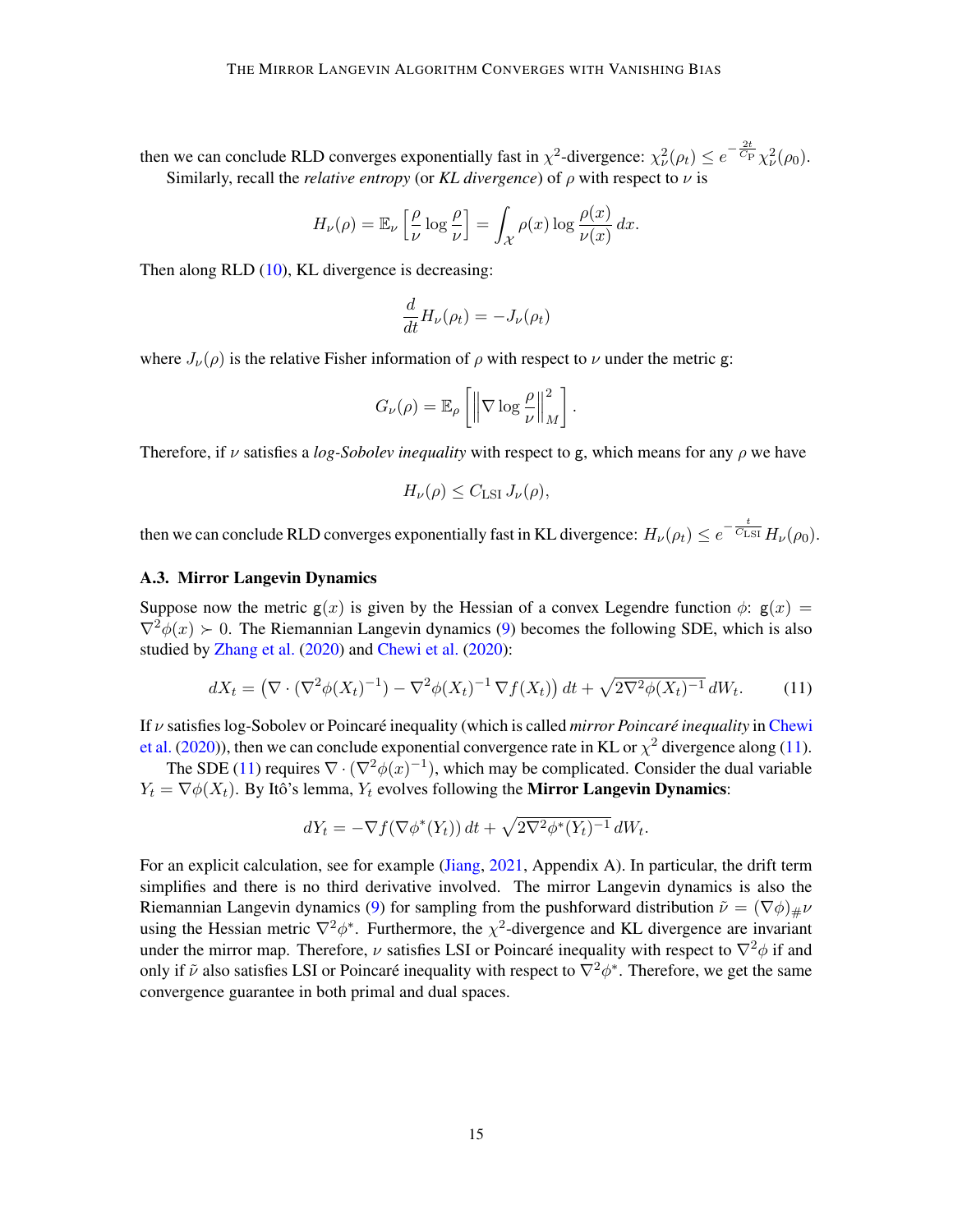## <span id="page-15-1"></span>A.4. Newton Langevin Dynamics

A particularly nice choice of  $\phi$  is when  $\phi = f$ . This gives the **Newton Langevin Dynamics**, which in the primal space takes the form:

$$
dX_t = \left(\nabla \cdot (\nabla^2 f(X_t)^{-1}) - \nabla^2 f(X_t)^{-1} \nabla f(X_t)\right) dt + \sqrt{2} \sqrt{\nabla^2 f(X_t)^{-1}} dW_t.
$$
 (12)

A remarkable property of NLD, as pointed out by [Chewi et al.](#page-11-0) [\(2020\)](#page-11-0), is that the Poincaré inequality of  $\nu \propto e^{-f}$  with respect to its Hessian metric  $\nabla^2 f$  is always true with a uniform constant  $C_{\rm P} = 1$ for *any* strictly log-concave distribution  $\nu$ , by the virtue of the Brascamp-Lieb inequality [\(Brascamp](#page-10-1) [and Lieb,](#page-10-1) [1976\)](#page-10-1). This gives a uniform exponential convergence rate along NLD in  $\chi^2$ -divergence as well as the Wasserstein distance with respect to the metric  $\nabla^2 f$ ; see detailed exposition and additional consequences in [Chewi et al.](#page-11-0) [\(2020\)](#page-11-0).

In the dual space, Newton Langevin Dynamics has a simple drift:

<span id="page-15-5"></span><span id="page-15-2"></span>
$$
dY_t = -Y_t dt + \sqrt{2\nabla^2 f^*(Y_t)^{-1}} dW_t
$$
\n(13)

since  $\nabla f(\nabla f^*(y)) = y$ . The target distribution of NLD in the dual space is the pushforward distribution  $\tilde{\nu} = (\nabla f)_{\#} \nu$  where  $\nu \propto e^{-f}$ . The SDE [\(13\)](#page-15-2) for sampling from  $\tilde{\nu}$  was also pointed out by [Fathi](#page-11-13) [\(2019\)](#page-11-13) from the study of Stein's kernel.

#### <span id="page-15-0"></span>Appendix B. Proofs of Lemmas

#### B.1. Proof of Lemma [4:](#page-8-3) Contraction of MLD

**Proof** [Proof of Lemma [4\]](#page-8-3) Assume (A1) and (A2). We will show MLD [\(7\)](#page-8-1) is contractive if  $\alpha < \frac{m}{2}$ . Suppose we have two solutions  $Y_t'$ ,  $Y_t$  of MLD [\(7\)](#page-8-1) with the same Brownian motion:

$$
dY'_t = -g(Y'_t)dt + \sqrt{2}A(Y'_t)dW_t
$$
  

$$
dY_t = -g(Y_t)dt + \sqrt{2}A(Y_t)dW_t.
$$

Then the difference satisfies the SDE

$$
d(Y'_t - Y_t) = -(g(Y'_t) - g(Y_t))dt + \sqrt{2}(A(Y'_t) - A(Y_t))dW_t.
$$
\n(14)

Recall in general that if  $V_t \in \mathbb{R}^d$  follows a general SDE  $dV_t = b(V_t)dt + G(V_t)dW_t$ , then

$$
\frac{d}{dt}\mathbb{E}[\|V_t\|^2] = \mathbb{E}[2\langle b(V_t), V_t \rangle + \|G(V_t)\|_{\text{HS}}^2].
$$

Then for the SDE [\(14\)](#page-15-3) of the difference  $V_t = Y'_t - Y_t$ , and by applying assumptions (A1) and (A3), we have

$$
\frac{d}{dt}\mathbb{E}[\|Y'_t - Y_t\|^2] = -2\mathbb{E}[\langle g(Y'_t) - g(Y_t), Y'_t - Y_t \rangle] + 2\mathbb{E}[\|A(Y'_t) - A(Y_t)\|_{\text{HS}}^2]
$$
\n
$$
\leq -2m\mathbb{E}[\|Y'_t - Y_t\|_2^2] + 2\alpha \mathbb{E}[\|Y'_t - Y_t\|_2^2]
$$
\n
$$
= -2(m - \alpha)\mathbb{E}[\|Y'_t - Y_t\|_2^2].
$$

We see that we have an exponential contraction if  $\alpha < m$ :

$$
\mathbb{E}[\|Y'_t - Y_t\|^2] \le \exp(-2(m - \alpha)t) \mathbb{E}[\|Y'_0 - Y_0\|^2] \quad \forall \ t \ge 0. \tag{15}
$$

<span id="page-15-4"></span><span id="page-15-3"></span> $\blacksquare$ 

This shows that MLD [\(7\)](#page-8-1) is contractive with rate  $\beta = m - \alpha$ .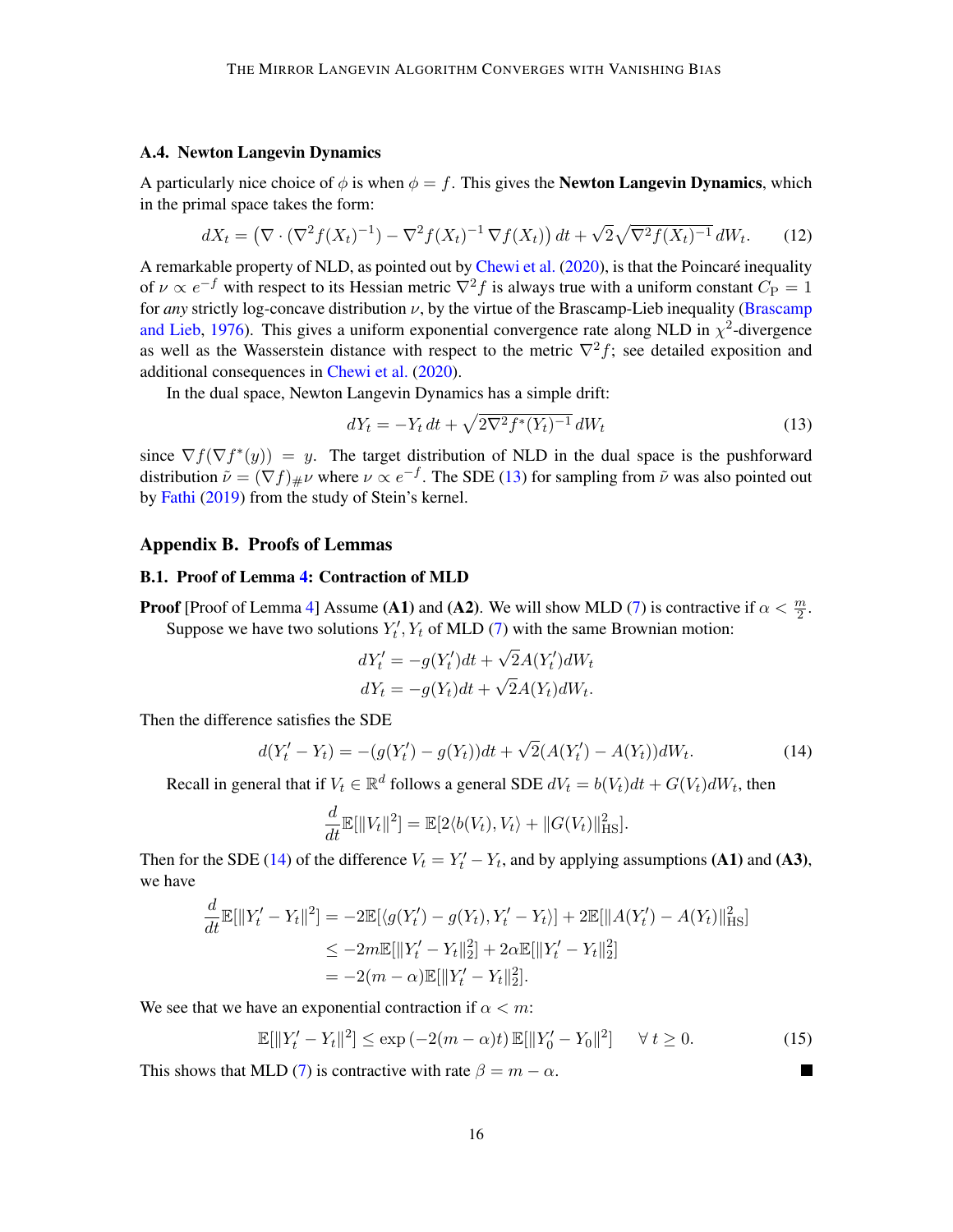## B.2. Proof of Lemma [5:](#page-8-4) Deviation bound of MLD

**Proof** [Proof of Lemma [5\]](#page-8-4) Assume (A1), (A2), and (A3) with  $\alpha < m$ . Suppose we have two solutions  $Y_t'$ ,  $Y_t$  of MLD [\(7\)](#page-8-1) with the same Brownian motion:

$$
dY'_t = -g(Y'_t)dt + \sqrt{2}A(Y'_t)dW_t
$$
  

$$
dY_t = -g(Y_t)dt + \sqrt{2}A(Y_t)dW_t.
$$

Consider the shifted variables  $\tilde{Y}'_t = Y'_t - Y'_0$  and  $\tilde{Y}_t = Y_t - Y_0$ , which satisfy:

$$
d\tilde{Y}'_t = -g(\tilde{Y}'_t + Y'_0)dt + \sqrt{2}A(\tilde{Y}'_t + Y'_0)dW_t
$$
  

$$
d\tilde{Y}_t = -g(\tilde{Y}_t + Y_0)dt + \sqrt{2}A(\tilde{Y}_t + Y_0)dW_t.
$$

Then the difference  $\tilde{Y}'_t - \tilde{Y}_t = (Y'_t - Y'_0) - (Y_t - Y_0)$  satisfies:

$$
d(\tilde{Y}'_t - \tilde{Y}_t) = -(g(\tilde{Y}'_t + Y'_0) - g(\tilde{Y}_t + Y_0))dt + \sqrt{2}(A(\tilde{Y}'_t + Y'_0) - A(\tilde{Y}_t + Y_0))dW_t.
$$

By Lemma [4,](#page-8-3) we have the contraction result [\(15\)](#page-15-4), which implies  $\mathbb{E}[\|Y_t'-Y_t\|_2^2] \leq \mathbb{E}[\|Y_0'-Y_0\|_2^2]$ for all  $t \geq 0$ . Then by applying (A1) and (A2) and using  $\alpha < m \leq M$ , we get

$$
\frac{d}{dt}\mathbb{E}[\| (Y'_t - Y'_0) - (Y_t - Y_0)\|_2^2]
$$
\n  
\n
$$
= \frac{d}{dt}\mathbb{E}[\|\tilde{Y}'_t - \tilde{Y}_t\|_2^2]
$$
\n  
\n
$$
= -2\mathbb{E}[\langle g(\tilde{Y}'_t + Y'_0) - g(\tilde{Y}_t + Y_0), \tilde{Y}'_t - \tilde{Y}_t \rangle] + 2\mathbb{E}[\|A(\tilde{Y}'_t + Y'_0) - A(\tilde{Y}_t + Y_0)\|_{\text{HS}}^2]
$$
\n  
\n
$$
= -2\mathbb{E}[\langle g(Y'_t) - g(Y_t), Y'_t - Y_t - (Y'_0 - Y_0) \rangle] + 2\mathbb{E}[\|A(Y'_t) - A(Y_t)\|_{\text{HS}}^2]
$$
\n  
\n
$$
\leq 2\mathbb{E}[\langle g(Y'_t) - g(Y_t), Y'_0 - Y_0 \rangle] + 2\alpha \mathbb{E}[\|Y'_t - Y_t\|_2^2]
$$
\n  
\n
$$
\leq 2\mathbb{E}[\|g(Y'_t) - g(Y_t)\|_2^2]^{1/2}\mathbb{E}[\|Y'_0 - Y_0\|_2^2]^{\frac{1}{2}} + 2\alpha \mathbb{E}[\|Y'_0 - Y_0\|_2^2]
$$
\n  
\n
$$
\leq 2M\mathbb{E}[\|Y'_t - Y_t\|_2^2]^{\frac{1}{2}}\mathbb{E}[\|Y'_0 - Y_0\|_2^2]^{\frac{1}{2}} + 2\alpha \mathbb{E}[\|Y'_0 - Y_0\|_2^2]
$$
\n  
\n
$$
\leq (2M + 2\alpha)\mathbb{E}[\|Y'_0 - Y_0\|_2^2]
$$
\n  
\n
$$
\leq 4M\mathbb{E}[\|Y'_0 - Y_0\|_2^2].
$$

Integrating, we conclude that for all  $t \geq 0$ ,

$$
\mathbb{E}[\|(Y'_t - Y'_0) - (Y_t - Y_0)\|_2^2] \le 4M \mathbb{E}[\|Y'_0 - Y_0\|_2^2] t.
$$

П

## B.3. Proof of Lemma [6:](#page-8-5) Growth bound of MLD

**Proof** [Proof of Lemma [6\]](#page-8-5) Assume (A1), (A2), and (A3). Consider the solution  $Y_t$  of MLD [\(7\)](#page-8-1) starting from  $Y_0$ . The centered variable  $\tilde{Y}_t = Y_t - Y_0$  follows the SDE

$$
d\tilde{Y}_t = -g(\tilde{Y}_t + Y_0)dt + \sqrt{2}A(\tilde{Y}_t + Y_0)dW_t.
$$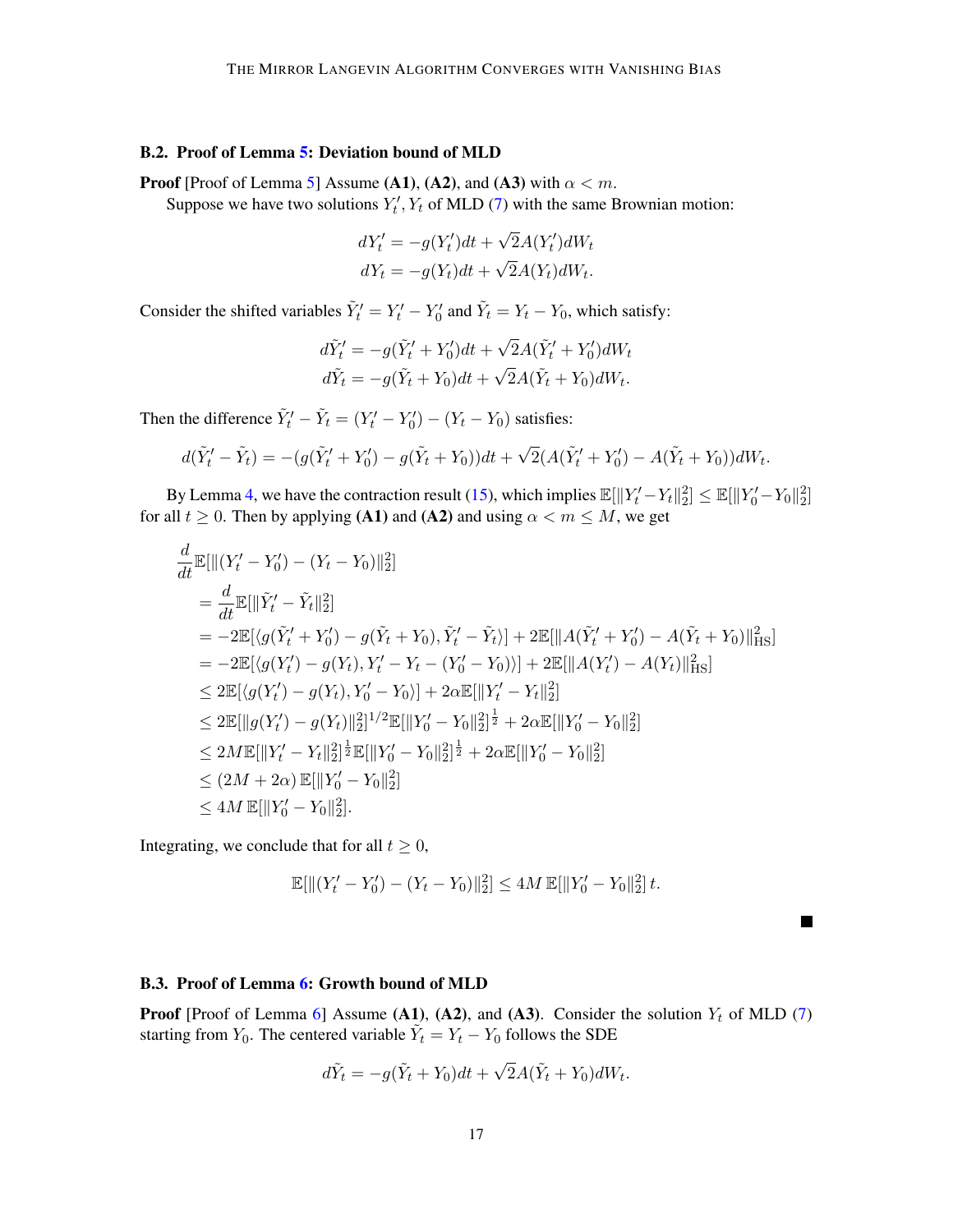Then

$$
\frac{d}{dt}\mathbb{E}[\|Y_t - Y_0\|_2^2] = \frac{d}{dt}\mathbb{E}[\|\tilde{Y}_t\|_2^2] = -2\mathbb{E}[\langle g(\tilde{Y}_t + Y_0), \tilde{Y}_t \rangle] + 2\mathbb{E}[\|A(\tilde{Y}_t + Y_0)\|_{\text{HS}}^2] \n= -2\mathbb{E}[\langle g(Y_t), Y_t - Y_0 \rangle] + 2\mathbb{E}[\|A(Y_t)\|_{\text{HS}}^2] \n= I
$$

Let us bound the two terms above. Let  $x^* = \arg \min_{x \in \mathcal{X}} f(x)$  and  $y^* = \nabla \phi(x^*)$ .

**First term:** By  $(A2)$  and  $(A3)$ ,

$$
I = -2\mathbb{E}[\langle g(Y_t), Y_t - Y_0 \rangle]
$$
  
\n
$$
= -2\mathbb{E}[\langle g(Y_t) - g(Y_0), Y_t - Y_0 \rangle] - 2\mathbb{E}[\langle g(Y_0), Y_t - Y_0 \rangle]
$$
  
\n
$$
\leq -2\mathbb{E}[\langle g(Y_0), Y_t - Y_0 \rangle]
$$
  
\n
$$
\leq 2\mathbb{E}[\|g(Y_0)\| \cdot \|Y_t - Y_0\|]
$$
  
\n
$$
\leq \frac{1}{M^2} \mathbb{E}[\|g(Y_0)\|^2] + M^2 \mathbb{E}[\|Y_t - Y_0\|^2]
$$
  
\n
$$
\leq 2\mathbb{E}[\|Y_0 - y^*\|^2] + M^2 \mathbb{E}[\|Y_t - Y_0\|^2] + \frac{2}{M^2} \|g(y^*)\|^2.
$$

In the last step we have used  $||g(y)||_2^2 \le 2||g(y) - g(y^*)||^2 + 2||g(y^*)||^2 \le 2M^2||y - y^*||^2 +$  $2||g(y^*)||^2$ .

Second term: By triangle inequality and  $(A1)$ ,

$$
||A(Y_t)||_{\text{HS}}^2 \le 2||A(Y_t) - A(Y_0)||_{\text{HS}}^2 + 2||A(Y_0)||_{\text{HS}}^2
$$
  
\n
$$
\le 2||A(Y_t) - A(Y_0)||_{\text{HS}}^2 + 4||A(Y_0) - A(y^*)||_{\text{HS}}^2 + 4||A(y^*)||_{\text{HS}}^2
$$
  
\n
$$
\le 2\alpha||Y_t - Y_0||_2^2 + 4\alpha||Y_0 - y^*||^2 + 4||A(y^*)||_{\text{HS}}^2.
$$

Therefore,

$$
II = 2\mathbb{E}[\|A(Y_t)\|_{\text{HS}}^2]
$$
  
\n
$$
\leq 4\alpha \mathbb{E}[\|Y_t - Y_0\|_2^2] + 8\alpha \mathbb{E}[\|Y_0 - y^*\|^2] + 8\|A(y^*)\|_{\text{HS}}^2.
$$

Combining the two terms above, we get that along MLD [\(7\)](#page-8-1):

$$
\frac{d}{dt}\mathbb{E}[\|Y_t - Y_0\|_2^2] \le (M^2 + 4\alpha)\mathbb{E}[\|Y_t - Y_0\|_2^2] + D \tag{16}
$$

<span id="page-17-0"></span>.

where

$$
D = (2 + 8\alpha)\mathbb{E}[\|Y_0 - y^*\|^2] + 8\|A(y^*)\|_{\text{HS}}^2 + \frac{2}{M^2}\|g(y^*)\|^2
$$
  

$$
\leq 4(1 + 4\alpha)\mathbb{E}[\|Y_0\|^2] + 4(1 + 4\alpha)\|y^*\|^2 + 8\|A(y^*)\|_{\text{HS}}^2 + \frac{2}{M^2}\|g(y^*)\|^2
$$

Recall in general if  $V_t \geq 0$  satisfies  $\frac{d}{dt}V_t \leq CV_t + D$  for some  $C, D > 0$ , then  $V_t \leq e^{Ct}V_0 +$  $\overline{D}$  $\frac{D}{C}(e^{Ct}-1)$ . Furthermore, if  $V_0=0$  and  $0 < t \leq \frac{1}{C}$  $\frac{1}{C}$ , then  $V_t \leq \frac{D}{C}$  $\frac{D}{C}2Ct = 2Dt$ . Applying this to  $\widetilde{V}_t = \mathbb{E}[\|Y_t - Y_0\|^2]$  which satisfies [\(16\)](#page-17-0) and  $V_0 = 0$ , we conclude that if  $0 < t \leq \frac{1}{M^2 + 4\alpha}$ , then

$$
\mathbb{E}[\|Y_t - Y_0\|_2^2] \le \gamma t
$$
  
where  $\gamma = 2D \le 8(1 + 4\alpha)\mathbb{E}[\|Y_0\|^2] + 8(1 + 4\alpha)\|y^*\|^2 + 16\|A(y^*)\|_{\text{HS}}^2 + \frac{4}{M^2}\|g(y^*)\|^2$ .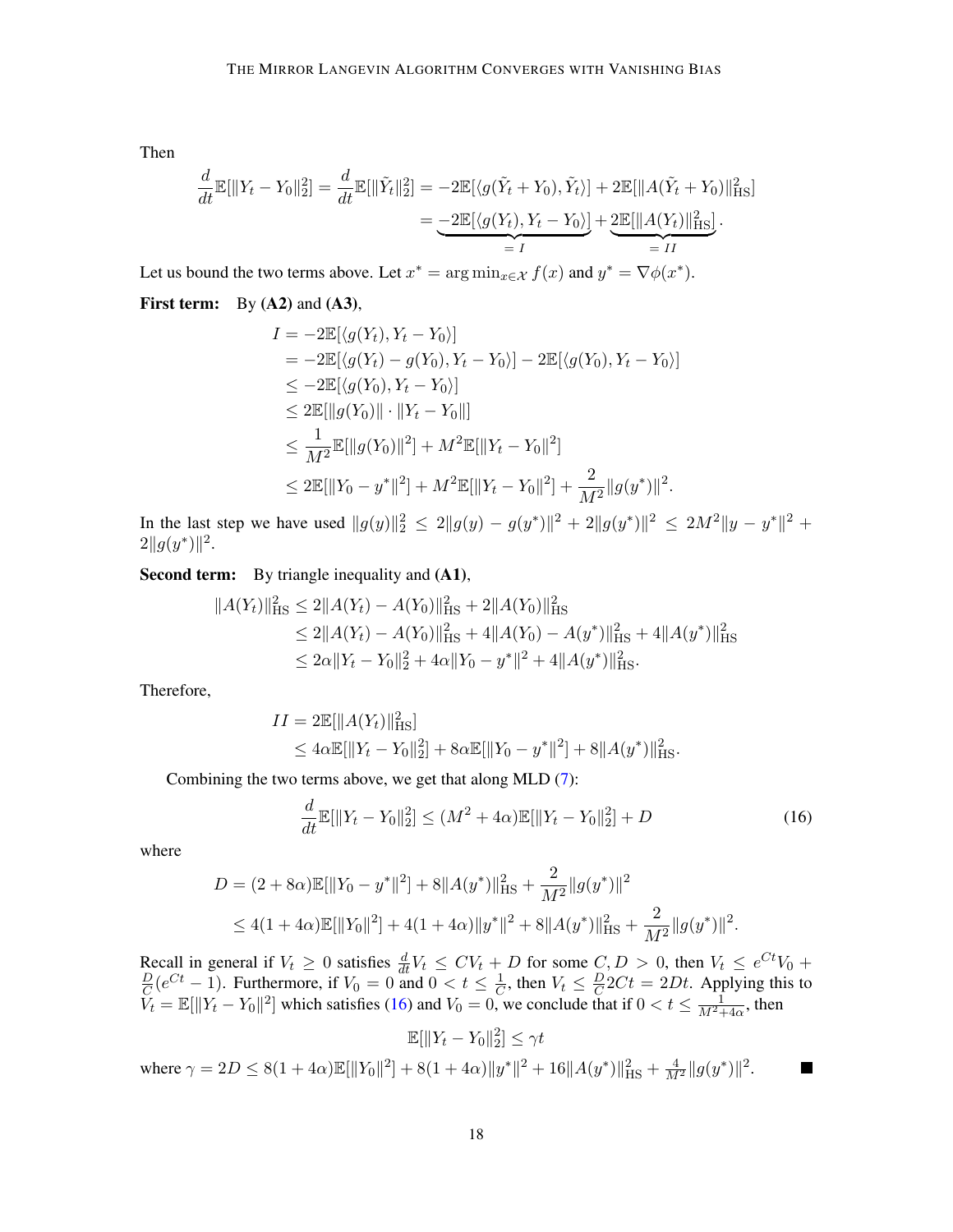#### B.4. Proof of Lemma [8:](#page-9-1) Local weak error of MLA

**Proof** [Proof of Lemma [8\]](#page-9-1) Assume (A1), (A2), and (A3). Starting from  $Y_0 \in \mathbb{R}^d$ , let  $Y_t$  be the solution to the MLD [\(7\)](#page-8-1), and let  $Y_t$  be the solution to the modified SDE with constant drift, driven by the same Brownian motion:

$$
dY_t = -g(Y_t)dt + \sqrt{2}A(Y_t)dW_t
$$
  

$$
dY'_t = -g(Y_0)dt + \sqrt{2}A(Y_0)dW_t.
$$

The value  $Y'_h$  at time  $t = h$  is the output  $\bar{Y}_1$  of MLA [\(2\)](#page-3-1) from  $Y_0$ . We wish to bound  $\|\mathbb{E}[Y_h - Y'_h]\|$ . Since  $Y_t$ ,  $Y_t'$  are coupled using the same Brownian motion, the difference  $Y_t - Y_t'$  satisfies

$$
d(Y_t - Y'_t) = -(g(Y_t) - g(Y_0))dt + \sqrt{2}(A(Y_t) - A(Y_0))dW_t.
$$

Integrating, and since  $Y_0 = Y'_0$ , this means

$$
Y_h - Y'_h = -\int_0^h (g(Y_t) - g(Y_0))dt + \sqrt{2}\int_0^h (A(Y_t) - A(Y_0))dW_t.
$$

Taking expectation gives

<span id="page-18-0"></span>
$$
\mathbb{E}[Y_h - Y'_h] = -\int_0^h \mathbb{E}[g(Y_t) - g(Y_0)]dt.
$$
 (17)

By (A2) and Lemma [6,](#page-8-5) for  $0 < t \leq \frac{1}{M^2+4\alpha}$  we have

$$
\mathbb{E}[\|g(Y_t) - g(Y_0)\|] \le M \mathbb{E}[\|Y_t - Y_0\|] \le M \sqrt{\mathbb{E}[\|Y_t - Y_0\|^2]} \le M \sqrt{\gamma t}.
$$

Therefore, by triangle inequality on [\(17\)](#page-18-0), for  $0 < h \le \frac{1}{M^2+4\alpha}$  we have

$$
\begin{split}\n\|\mathbb{E}[Y_h - Y_h']\| &\leq \int_0^h \mathbb{E}[\|g(Y_t) - g(Y_0)\|]dt \\
&\leq M\sqrt{\gamma} \int_0^h \sqrt{t} \, dt \\
&= \frac{2}{3}M\sqrt{\gamma} h^{\frac{3}{2}} \\
&= \frac{2}{3}M\left(8(1+4\alpha)\mathbb{E}[\|Y_0\|^2] + 8(1+4\alpha)\|y^*\|^2 + 16\|A(y^*)\|_{\text{HS}}^2 + \frac{4}{M^2}\|g(y^*)\|^2\right)^{\frac{1}{2}} h^{\frac{3}{2}} \\
&\leq \frac{2}{3}M\left(\sqrt{8(1+4\alpha)}\sqrt{\mathbb{E}[\|Y_0\|^2]} + \sqrt{8(1+4\alpha)}\|y^*\| + 4\|A(y^*)\|_{\text{HS}} + \frac{2}{M}\|g(y^*)\|\right) h^{\frac{3}{2}} \\
&= \left(C_1 + D_1\sqrt{\mathbb{E}[\|Y_0\|^2]}\right)h^{3/2}.\n\end{split}
$$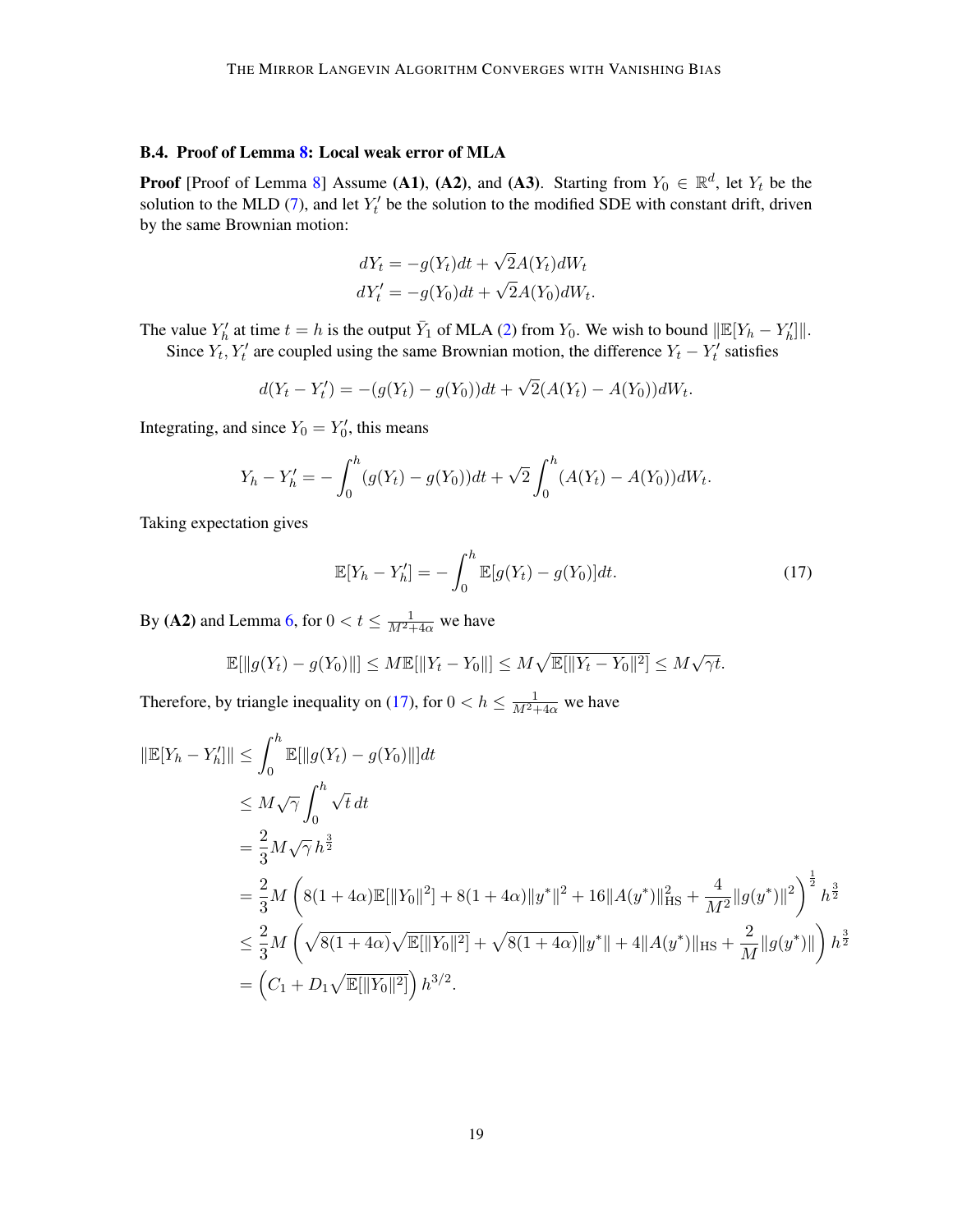This shows the local weak error order is at least  $p_1 = \frac{3}{2}$  $\frac{3}{2}$ , with maximum step size  $h_1 = \frac{1}{M^2 + 8\alpha}$  and constants

$$
C_1 = \frac{2}{3}M\left(\sqrt{8(1+4\alpha)}\|y^*\| + 4\|A(y^*)\|_{\text{HS}} + \frac{2}{M}\|g(y^*)\|\right)
$$
  
\n
$$
\leq 3M\sqrt{(1+4\alpha)}\left(\|y^*\| + \|A(y^*)\|_{\text{HS}} + \frac{1}{M}\|g(y^*)\|\right)
$$
  
\n
$$
D_1 = \frac{2}{3}M\sqrt{8(1+4\alpha)}
$$
  
\n
$$
\leq 2M\sqrt{1+4\alpha}.
$$

 $\blacksquare$ 

## B.5. Proof of Lemma [9:](#page-9-2) Local strong error of MLA

## Proof [Proof of Lemma [9\]](#page-9-2)

Assume (A1), (A2), and (A3). As in the proof of Lemma [8,](#page-9-1) consider two dynamics  $Y_t'$ ,  $Y_t$ starting from  $Y'_0 = Y_0$  following the SDEs coupled with the same Brownian motion:

$$
dY_t = -g(Y_t)dt + \sqrt{2}A(Y_t)dW_t
$$
  

$$
dY'_t = -g(Y_0)dt + \sqrt{2}A(Y_0)dW_t.
$$

We wish to bound  $\mathbb{E}[\|Y_h - Y_h'\|^2]$ . The difference  $Y_t - Y_t'$  satisfies

$$
d(Y_t - Y'_t) = -(g(Y_t) - g(Y_0))dt + \sqrt{2}(A(Y_t) - A(Y_0))dW_t.
$$

By (A1), (A2), and Lemma [6,](#page-8-5) for  $0 < t \leq \frac{1}{M^2+4\alpha}$  we have

$$
\frac{d}{dt}\mathbb{E}[\|Y_t - Y'_t\|_2^2] = -2\mathbb{E}[\langle g(Y_t) - g(Y_0), Y_t - Y'_t \rangle] + 2\mathbb{E}[\|A(Y_t) - A(Y_0)\|_{\text{HS}}^2]
$$
\n
$$
\leq 2\mathbb{E}[\|g(Y_t) - g(Y_0)\|^2]^{\frac{1}{2}}\mathbb{E}[\|Y_t - Y'_t\|^2]^{\frac{1}{2}} + 2\alpha \mathbb{E}[\|Y_t - Y_0\|^2]
$$
\n
$$
\leq 2M\mathbb{E}[\|Y_t - Y_0\|^2]^{\frac{1}{2}}\mathbb{E}[\|Y_t - Y'_t\|^2]^{\frac{1}{2}} + 2\alpha \mathbb{E}[\|Y_t - Y_0\|^2]
$$
\n
$$
\leq M^2\mathbb{E}[\|Y_t - Y'_t\|^2] + (1 + 2\alpha)\mathbb{E}[\|Y_t - Y_0\|^2]
$$
\n
$$
\leq M^2\mathbb{E}[\|Y_t - Y'_t\|^2] + (1 + 2\alpha)\gamma t.
$$

Equivalently,  $\frac{d}{dt}(e^{-M^2t}\mathbb{E}[\|Y_t - Y_t'\|_2^2]) \leq e^{-M^2t}(1+2\alpha)\gamma t \leq (1+2\alpha)\gamma t$ , so

$$
\mathbb{E}[\|Y_t - Y_t'\|_2^2] \le e^{M^2 t} \frac{(1+2\alpha)}{2} \gamma t^2.
$$

Furthermore, since  $t \le \frac{1}{M^2+4\alpha} \le \frac{1}{M^2}$ , we have  $e^{M^2t} \le e < 3$ , so

$$
\mathbb{E}[\|Y_t - Y_t'\|_2^2] \le \frac{3}{2}(1 + 2\alpha)\gamma t^2
$$
  
= 3(1 + 2\alpha) \left(8(1 + 4\alpha)\mathbb{E}[\|Y\_0\|^2] + 8(1 + 4\alpha)\|y^\*\|^2 + 16\|A(y^\*)\|\_{\text{HS}}^2 + \frac{4}{M^2}\|g(y^\*)\|^2\right) t^2  
= (C\_2^2 + D\_2^2 \mathbb{E}[\|Y\_0\|^2]) t^2.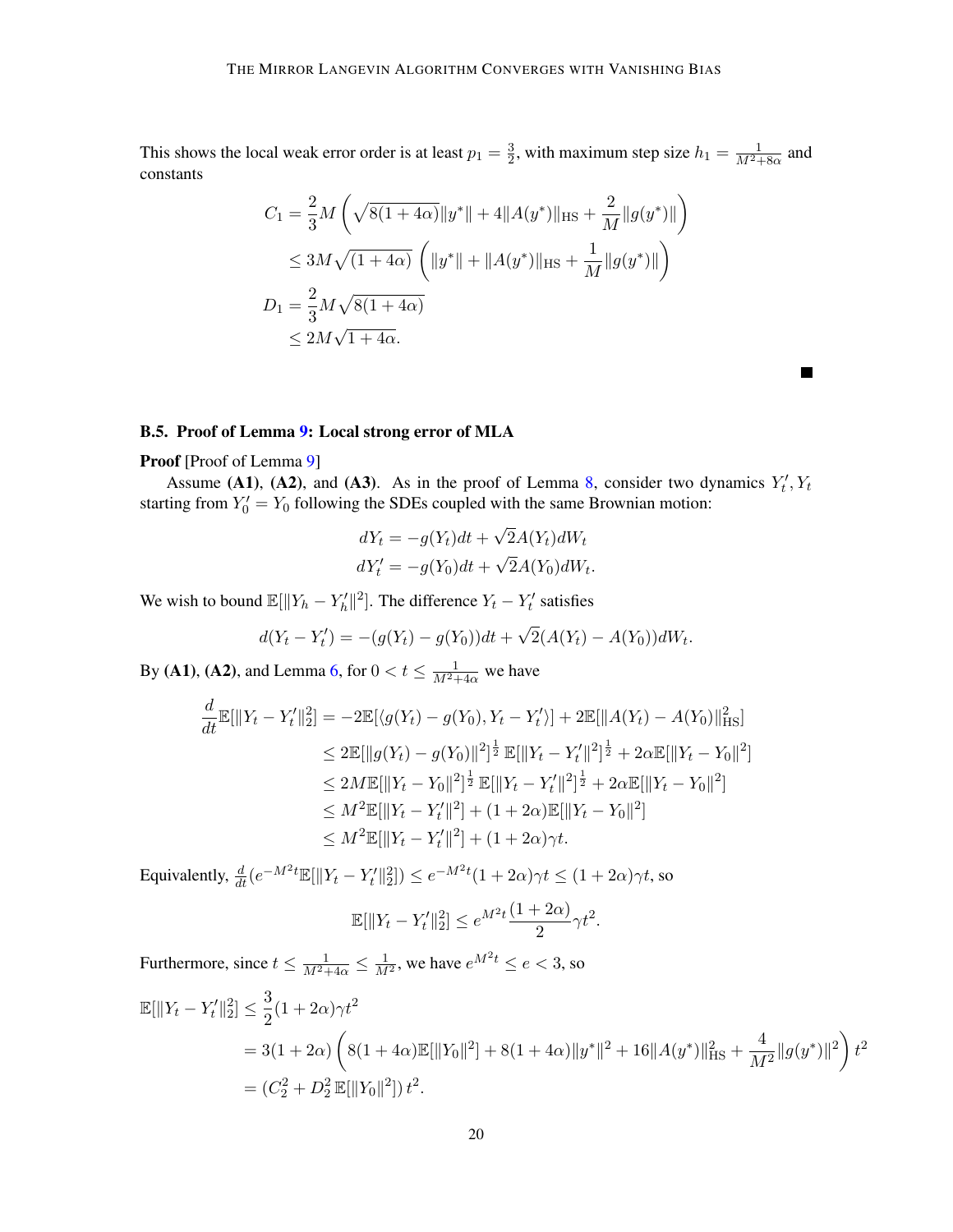This shows the local strong error order is at least  $p_2 = 1$  with maximum step size  $h_2 = \frac{1}{M^2 + 4\alpha}$  and constants

$$
C_2 = \left(24(1+2\alpha)(1+4\alpha)\|y^*\|^2 + 48(1+2\alpha)\|A(y^*)\|_{\text{HS}}^2 + \frac{12(1+2\alpha)}{M^2}\|g(y^*)\|^2\right)^{\frac{1}{2}}
$$
  
\n
$$
\leq 5(1+4\alpha)\|y^*\| + 7\sqrt{1+2\alpha}\|A(y^*)\|_{\text{HS}} + \frac{4\sqrt{1+2\alpha}}{M}\|g(y^*)\|
$$
  
\n
$$
\leq 7(1+4\alpha)\left(\|y^*\| + \|A(y^*)\|_{\text{HS}} + \frac{1}{M}\|g(y^*)\|\right)
$$
  
\n
$$
D_2 = \sqrt{24(1+2\alpha)(1+4\alpha)}
$$
  
\n
$$
\leq 5(1+4\alpha).
$$

## <span id="page-20-0"></span>Appendix C. An Analogy: Geometric Brownian Motion

We wondered if our requirement on the modified self-concordance parameter  $\alpha$  being upper-bounded is an artifact of our proof technique. Thus we did some simple calculations on Geometric Brownian Motion (GBM) which is an SDE with multiplicative noise and yet admitting close-form solution. It is not an exact example of MLD but only an analogy; nevertheless, GBM does need  $\alpha$  to be bounded in order to converge.

More precisely, consider GBM on  $\mathbb{R}_+ = (0, \infty)$  which follows the stochastic differential equation:

$$
dY_t = -Y_t dt + \sqrt{2\alpha} Y_t dW_t
$$
\n(18)

<span id="page-20-1"></span> $\blacksquare$ 

where  $dW_t$  is the standard Brownian motion on  $\mathbb{R}$ . This has exact solution

$$
Y_t = Y_0 \exp\left(-(1+\alpha)t + \sqrt{2\alpha} W_t\right).
$$

By a standard calculation, we see there is a threshold  $\alpha < 1$  for the convergence of  $Y_t$  as  $t \to \infty$ . Recall since  $W_t \sim \mathcal{N}(0, t)$ ,  $\mathbb{E}[\exp(\sigma W_t)] = e^{\sigma^2 t/2}$  for all  $\sigma > 0$ . Then

$$
\mathbb{E}[Y_t^2] = \mathbb{E}[Y_0^2] e^{-2(1+\alpha)t} \mathbb{E}[\exp(2\sqrt{2\alpha}W_t)] = \mathbb{E}[Y_0^2] e^{-2(1-\alpha)t}.
$$

Therefore,

$$
\lim_{t \to \infty} \mathbb{E}[Y_t^2] = \begin{cases} 0 & \text{if } \alpha < 1 \\ \mathbb{E}[Y_0^2] & \text{if } \alpha = 1 \\ \infty & \text{if } \alpha > 1. \end{cases}
$$

Now consider a synchronous coupling  $Y_t$ ,  $\tilde{Y}_t$  following GBM [\(18\)](#page-20-1) with the same Brownian motion:

$$
Y_t = Y_0 \exp\left(-(1+\alpha)t + \sqrt{2\alpha} W_t\right)
$$
  

$$
\tilde{Y}_t = \tilde{Y}_0 \exp\left(-(1+\alpha)t + \sqrt{2\alpha} W_t\right).
$$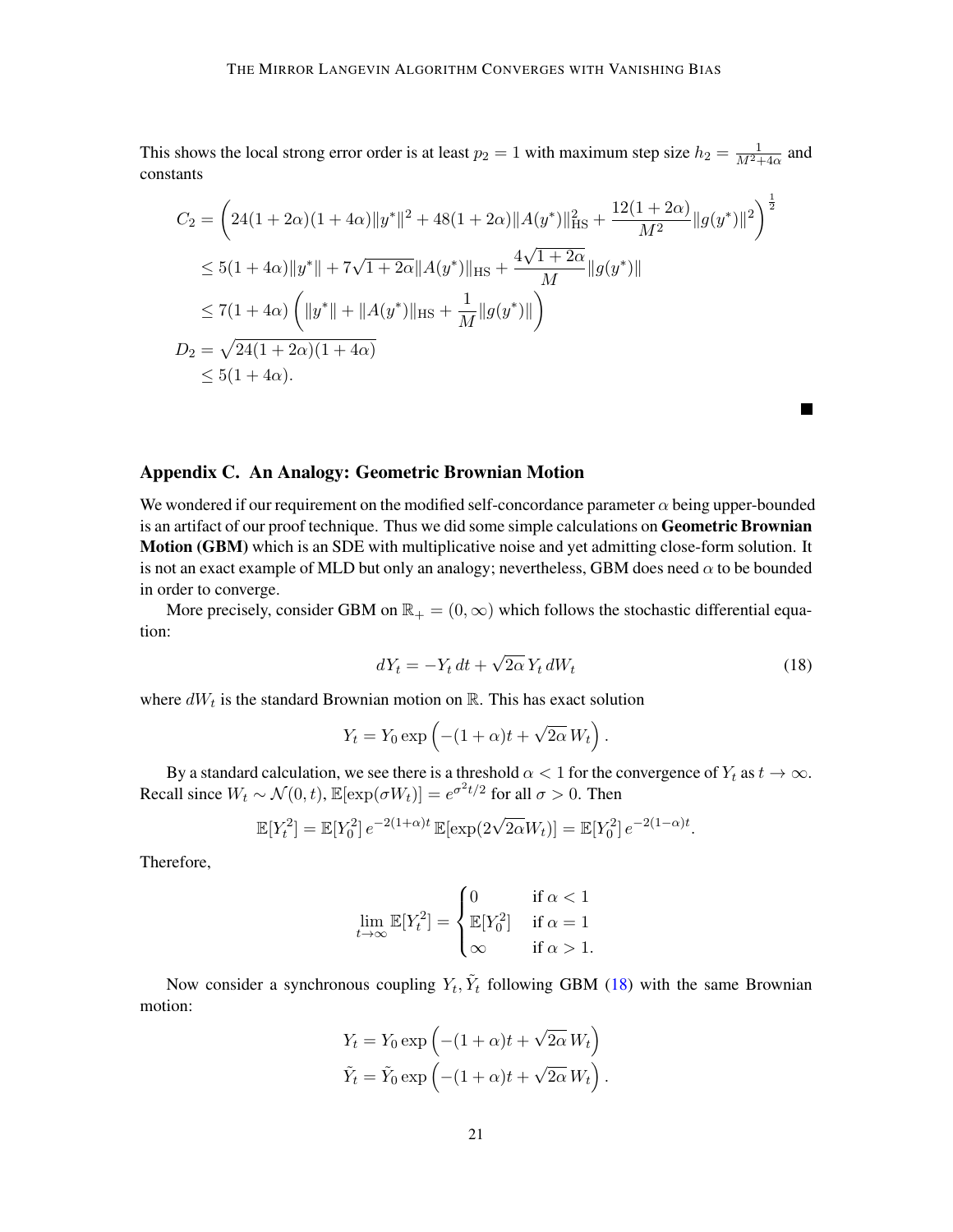Then

$$
\mathbb{E}[(Y_t - \tilde{Y}_t)^2] = \mathbb{E}[(Y_0 - \tilde{Y}_0)^2] e^{-2(1+\alpha)t} \mathbb{E}[\exp(2\sqrt{2\alpha}W_t)] = \mathbb{E}[(Y_0 - \tilde{Y}_0)^2] e^{-2(1-\alpha)t}.
$$

Thus, we see that GBM is a contraction if and only if  $\alpha < 1$ . In particular, we also have

$$
\lim_{t \to \infty} \mathbb{E}[(Y_t - \tilde{Y}_t)^2] = \begin{cases} 0 & \text{if } \alpha < 1 \\ \mathbb{E}[(Y_0 - \tilde{Y}_0)^2] & \text{if } \alpha = 1 \\ \infty & \text{if } \alpha > 1. \end{cases}
$$

GBM [\(18\)](#page-20-1) is an instance of MLD [\(7\)](#page-8-1) (and in fact NLD [\(12\)](#page-15-5)) with  $\phi = f$  where

$$
\frac{1}{\sqrt{(\phi^*)''(y)}} = \sqrt{\alpha}y\tag{19}
$$

which is  $\sqrt{\alpha}$ -Lipschitz, so it satisfies modified self-concordance (A1) with parameter  $\alpha$ . Since  $\phi = f$ , it satisfes relative smoothness (A2) and relative strong convexity (A3) with  $M = m = 1$ . Note our assumption in Theorem [1](#page-4-0) is  $\alpha < m = 1$ , which c is tight for GBM to contract, as well as to determine if there is a  $t \to \infty$  limit.

## <span id="page-21-0"></span>Appendix D. Example: Log-Barrier on a Polytope

Let  $X$  be the polytope (not necessarily bounded)

$$
\mathcal{X} = \{x \in \mathbb{R}^d \colon a_i^\top x \ge b_i \ \forall i = 1, \dots, m\}
$$

for some  $a_1, \ldots, a_m \in \mathbb{R}^d$  and  $b_1, \ldots, b_m \in \mathbb{R}$ . Consider the log-barrier function defined in the interior of  $\mathcal{X}$ :

$$
\phi(x) = -\sum_{i=1}^m \log(a_i^\top x - b_i).
$$

Recall that  $\phi$  satisfies the classical self-concordance condition with a constant parameter 2. Let  $\alpha$  be the modified self-concordance parameter of  $\phi$ . For some polytopes, such as the positive orthant,  $\alpha$ is also a constant (because the Hessian is diagonal and the dimensions are independent). For general polytopes, however,  $\alpha$  can be arbitrarily large. Here we show  $\alpha$  can be as large as the square inverse of the smallest singular value of the constraint matrix; we also construct an explicit example in two dimension.

Without loss of generality we may assume  $||a_i|| = 1$  for  $i = 1, ..., m$ . Let  $A = (a_1, ..., a_m) \in$  $\mathbb{R}^{d \times m}$  be the constraint matrix, so the polytope is described by  $A^{\top} x \geq b$ . Let the singular values of A be  $\sigma_1 \geq \cdots \geq \sigma_d \geq 0$  (assuming  $d \leq m$ ). Then  $\sum_{i=1}^d \sigma_i^2 = \text{Tr}(AA^{\top}) = \text{Tr}(A^{\top}A) =$  $\sum_{i=1}^{m} ||a_i||^2 = m$ ; but  $\sigma_d = \min_i \sigma_i$  can be small or 0. For  $x \in \mathcal{X}$ , let  $S_x \in \mathbb{R}^{m \times m}$  be the diagonal matrix with entries  $a_i^{\top} x - b_i$ .

The gradient of  $\phi$  is

$$
\nabla \phi(x) = -\sum_{i=1}^{m} \frac{a_i}{a_i^{\top} x - b_i}.
$$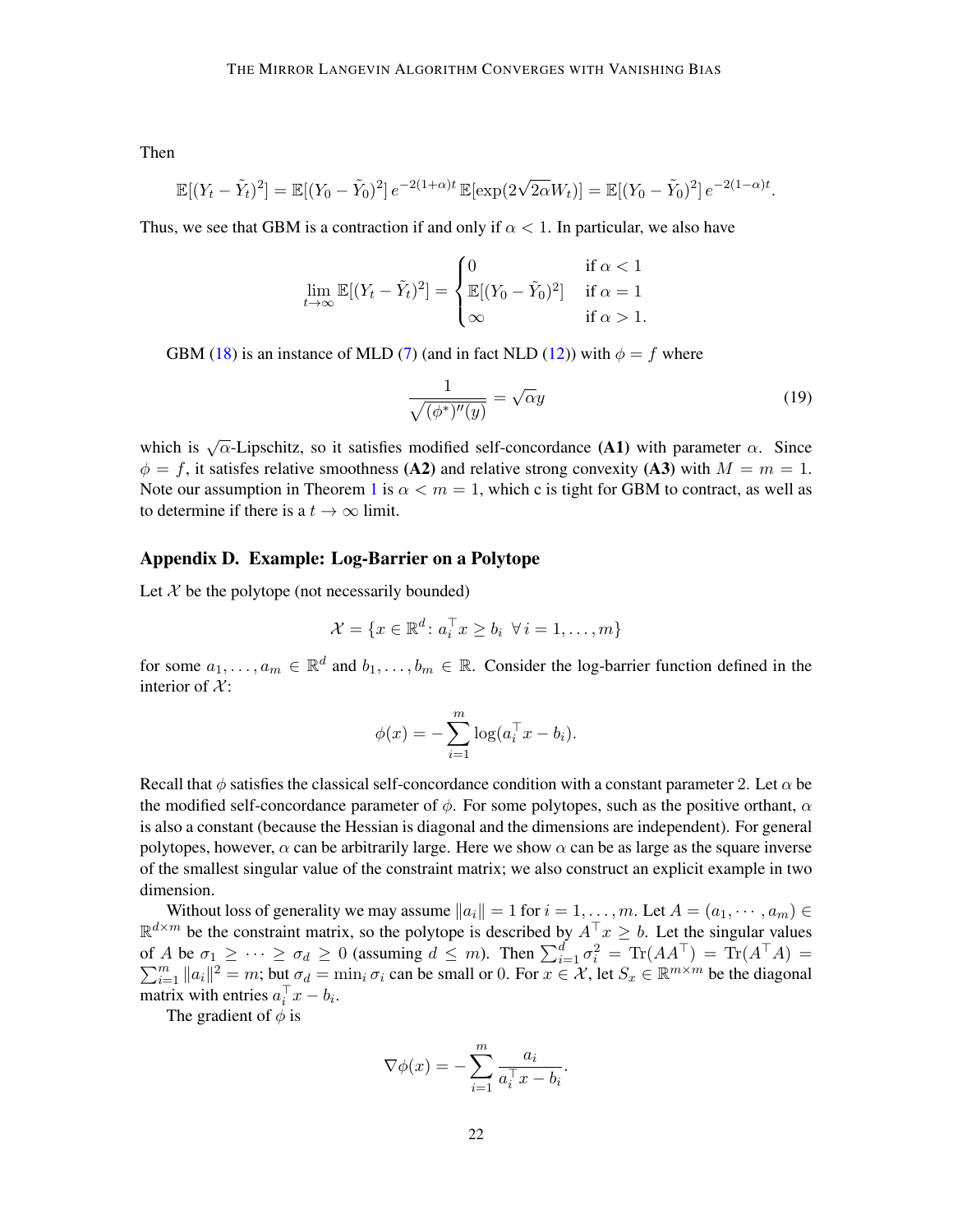Then for  $x, x' \in \mathcal{X}$ , we have

$$
\nabla \phi(x') - \nabla \phi(x) = \sum_{i=1}^{m} \left( \frac{1}{a_i^{\top} x - b_i} - \frac{1}{a_i^{\top} x' - b_i} \right) a_i
$$
  
= 
$$
\sum_{i=1}^{m} \frac{a_i^{\top} (x' - x)}{(a_i^{\top} x - b_i)(a_i^{\top} x' - b_i)} a_i
$$
  
= 
$$
\sum_{i=1}^{m} \frac{a_i a_i^{\top}}{(a_i^{\top} x - b_i)(a_i^{\top} x' - b_i)} (x' - x)
$$
  
= 
$$
AS_x^{-1} S_{x'}^{-1} A^{\top} (x' - x).
$$

Therefore,

$$
\|\nabla \phi(x') - \nabla \phi(x)\|^2 = \|AS_x^{-1} S_{x'}^{-1} A^\top (x' - x)\|^2
$$
  
=  $(x' - x)^\top AS_{x'}^{-1} S_x^{-1} A^\top AS_x^{-1} S_{x'}^{-1} A^\top (x' - x)$   
=  $v(x, x')^\top A^\top Av(x, x')$ 

where

$$
v(x, x') = S_x^{-1} S_{x'}^{-1} A^{\top} (x' - x) \in \mathbb{R}^m.
$$

The Hessian is

 $\sim$ 

$$
\nabla^2 \phi(x) = \sum_{i=1}^m \frac{a_i a_i^{\top}}{(a_i^{\top} x - b_i)^2} = A S_x^{-2} A^{\top}.
$$

As a square-root, we can choose:

$$
\sqrt{\nabla^2 \phi(x)} = A S_x^{-1} = \begin{pmatrix} a_1 & \cdots & a_m \\ \overline{a_1^\top x - b_1} & \cdots & \overline{a_m^\top x - b_m} \end{pmatrix}
$$

since indeed  $\sqrt{\nabla^2 \phi(x)} \sqrt{\nabla^2 \phi(x)}^\top = A S_x^{-1} S_x^{-1} A^\top = \nabla^2 \phi(x)$ . For  $x, x' \in \mathcal{X}$ , we have that

$$
\sqrt{\nabla^2 \phi(x')} - \sqrt{\nabla^2 \phi(x)} = A(S_{x'} - S_x)
$$
  
= 
$$
- \left( \frac{a_1 a_1^\top (x' - x)}{(a_1^\top x' - b_1)(a_1^\top x - b_1)} \cdots \frac{a_m a_m^\top (x' - x)}{(a_m^\top x' - b_m)(a_m^\top x - b_m)} \right).
$$

Therefore,

$$
\begin{split} \|\sqrt{\nabla^{2}\phi(x')} - \sqrt{\nabla^{2}\phi(x)}\|_{\text{HS}}^{2} &= \sum_{i=1}^{m} \left\| \frac{a_{1}a_{1}^{\top}(x'-x)}{(a_{1}^{\top}x'-b_{1})(a_{1}^{\top}x-b_{1})} \right\|^{2} \\ &= \sum_{i=1}^{m} (x'-x)^{\top} \frac{a_{1}a_{1}^{\top}a_{1}a_{1}^{\top}}{(a_{1}^{\top}x'-b_{1})^{2}(a_{1}^{\top}x-b_{1})^{2}}(x'-x) \\ &= (x'-x)^{\top} \left( \sum_{i=1}^{m} \frac{a_{1}a_{1}^{\top}}{(a_{1}^{\top}x'-b_{1})^{2}(a_{1}^{\top}x-b_{1})^{2}} \right)(x'-x) \\ &= (x'-x)^{\top} A S_{x'}^{-2} S_{x}^{-2} A^{\top}(x'-x) \\ &= \|v(x,x')\|^{2} .\end{split}
$$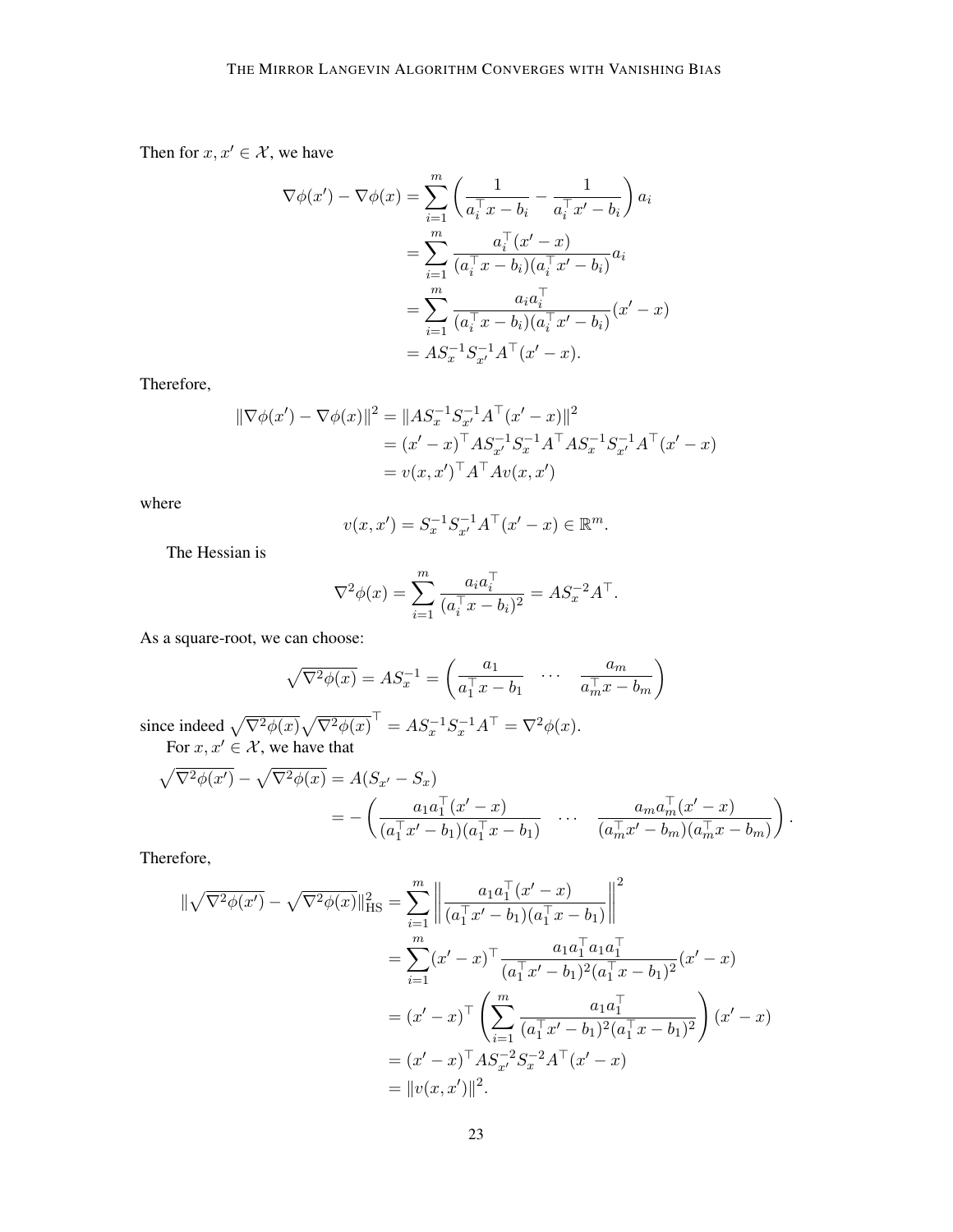Modified self-concordance. The modified self-concordance parameter is

$$
\alpha = \sup_{x,x'\in\mathcal{X}} \frac{\|\sqrt{\nabla^2 \phi(x')} - \sqrt{\nabla^2 \phi(x)}\|_{\text{HS}}^2}{\|\nabla \phi(x') - \nabla \phi(x)\|_2^2}
$$
  
\n
$$
= \sup_{x,x'\in\mathcal{X}} \frac{\|v(x,x')\|^2}{v(x,x')^\top A^\top A v(x,x')}
$$
  
\n
$$
\leq \sup_{v\in\mathbb{R}^d} \frac{\|v\|^2}{v^\top A^\top A v}
$$
  
\n
$$
= \max_{i=1,\dots,d} \frac{1}{\sigma_i^2}
$$
  
\n
$$
= \frac{1}{\sigma_d^2}.
$$

This shows the modified self-concordance parameter can be as large as  $\frac{1}{\sigma_d^2}$ , by choosing appropriate x, x'. For some polyhedra  $\sigma_d \approx 0$ , so  $\alpha \approx 1/\sigma_d^2$  can be arbitrarily large.

**Example in two dimension.** Let  $d = 2$ , and consider

$$
a_1 = \begin{pmatrix} 1 \\ 0 \end{pmatrix}, \qquad a_2 = \begin{pmatrix} \sqrt{1 - \epsilon^2} \\ \epsilon \end{pmatrix}
$$

for some small  $\epsilon > 0$ , and  $b_1 = b_2 = 0$ . This defines the intersection of two halfspaces:

$$
\mathcal{X} = \{x = (x_1, x_2) : x_1 \ge 0, \sqrt{1 - \epsilon^2} x_1 + \epsilon x_2 \ge 0\}.
$$

The constraint matrix is  $A = \begin{pmatrix} 1 & 1 \\ 0 & 1 \end{pmatrix}$ √  $1-\epsilon^2$ 0  $\epsilon$ ). We have  $A^{\top}A = \begin{pmatrix} 1 \\ \frac{1}{A} \end{pmatrix}$ √  $\frac{1}{\sqrt{1-\epsilon^2}}$  $1-\epsilon^2$  1 which has eigenvalues  $\sigma_1^2 = 1 + \sqrt{1 - \epsilon^2}$  and  $\sigma_2^2 = 1 - \frac{1}{\epsilon^2}$ √  $\overline{1-\epsilon^2}$ . Note that if  $\epsilon$  is small,  $\sigma_1^2 \approx 2$  and  $\sigma_2^2 \approx \epsilon^2/2$ . The corresponding eigenvectors are  $v_1 = \begin{pmatrix} 1 \\ 1 \end{pmatrix}$ 1 ) and  $v_2 = \begin{pmatrix} 1 \end{pmatrix}$ −1 . Let us choose  $x =$  $\sqrt{ }$ 1  $\setminus$  $, x' =$  $\sqrt{ }$ a  $\setminus$ 

$$
x = \begin{pmatrix} 1 \\ 0 \end{pmatrix}, \quad x' = \begin{pmatrix} a \\ b \end{pmatrix}
$$

for some constant  $a, b \in \mathbb{R}$ . For simplicity let  $s = \sqrt{ }$  $\overline{1-\epsilon^2}$ . We require  $x' \in \mathcal{X}$ , so  $a \geq 0$  and  $b \geq -\frac{s}{e}a$ . We have

$$
A^{\top} x = \begin{pmatrix} 1 \\ s \end{pmatrix}, \qquad A^{\top} x' = \begin{pmatrix} a \\ sa + \epsilon b \end{pmatrix}
$$

and

$$
A^{\top}(x'-x) = \begin{pmatrix} a-1 \\ s(a-1) + \epsilon b \end{pmatrix}.
$$

We also have

$$
S_x = \begin{pmatrix} 1 & 0 \\ 0 & s \end{pmatrix}, \quad S_x = \begin{pmatrix} a & 0 \\ 0 & sa + \epsilon b \end{pmatrix}.
$$